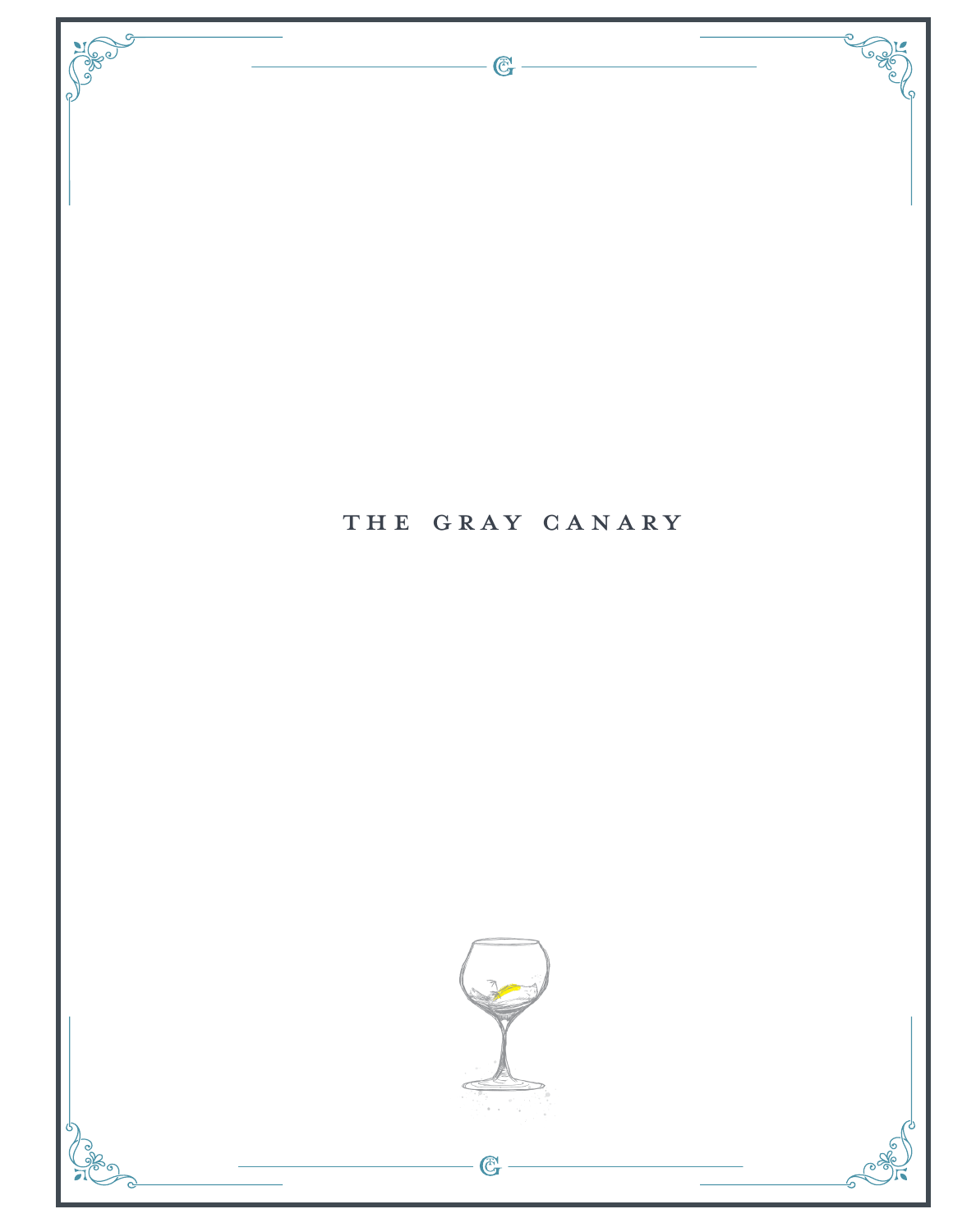## WINE by the glass

.

See )

### SPARKLING WINES

 $\overline{\mathbb{G}}$ 

| <b>SPAIN</b> | RAVENTOS I BLANC, "DE NIT," ROSE, Macabeo-Parellada- |
|--------------|------------------------------------------------------|
|              |                                                      |

#### WHITE WINES

| <b>SPAIN</b>  | AMEZTOI, Hondarabbi Zuri, GETARIAKO TXAKOLINA, BASQUE15             |
|---------------|---------------------------------------------------------------------|
| <b>ITALY</b>  |                                                                     |
| <b>FRANCE</b> | JACKY PREYS, "CUVEE SILEX, Sauvignon Blanc, TOURAINE-LOIRE VALLEY16 |
| <b>ITALY</b>  |                                                                     |
|               |                                                                     |
|               |                                                                     |

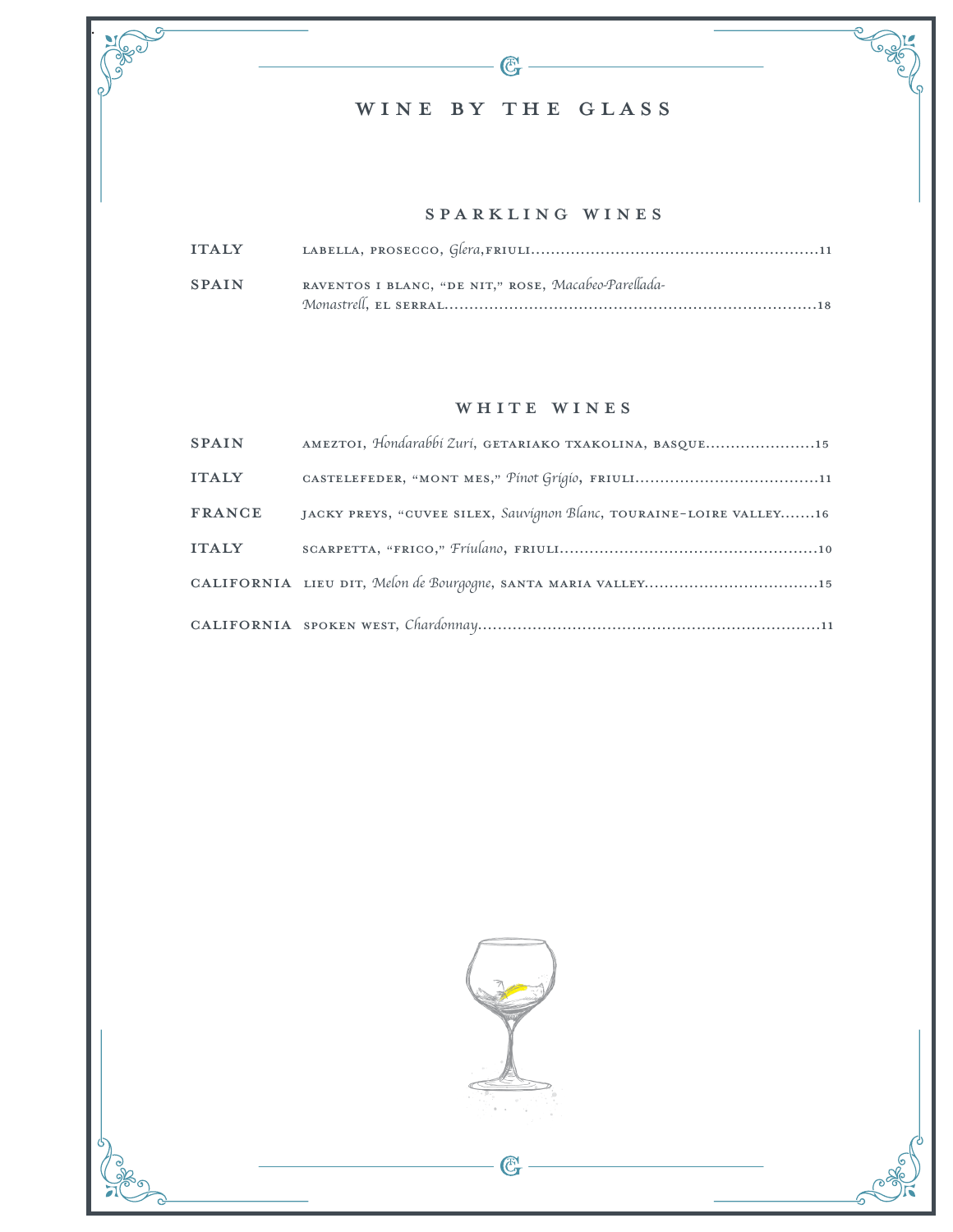# WINE by the glass

 $-\mathbb{G}$ 

 $\sigma_{\!f}$ 

**Region** 

### rose WINES

| <b>ITAIY</b> |                                                         |
|--------------|---------------------------------------------------------|
| <b>SPAIN</b> | AMEZTOI, "RUBENTIS," Hondarrabi Beltza-Hondarrabi Zuri, |
|              |                                                         |

 $\sigma$ 

**PORT** 

#### red WINES

| CALIFORNIA        |                                                           |
|-------------------|-----------------------------------------------------------|
| <b>SPAIN</b>      | RAUL PEREZ, "ULTREIA SAINT JACQUES," Mencía, BIERZO15     |
| <b>SPAIN</b>      |                                                           |
| <b>ITALY</b>      | LA SPINETTA, "IL NERO DI CASANOVA," Sangíovese, TUSCANY14 |
| <b>FRANCE</b>     | J.L. CHAVE, "MON COEUR," Grenache Blend, COTE-DU-RHONE15  |
| <b>CALIFORNIA</b> |                                                           |
| <b>CALIFORNIA</b> | ROTH ESTATE, Cabernet Sauvignon, ALEXANDER VALLEY17       |



 $-\mathbb{G}$ 

5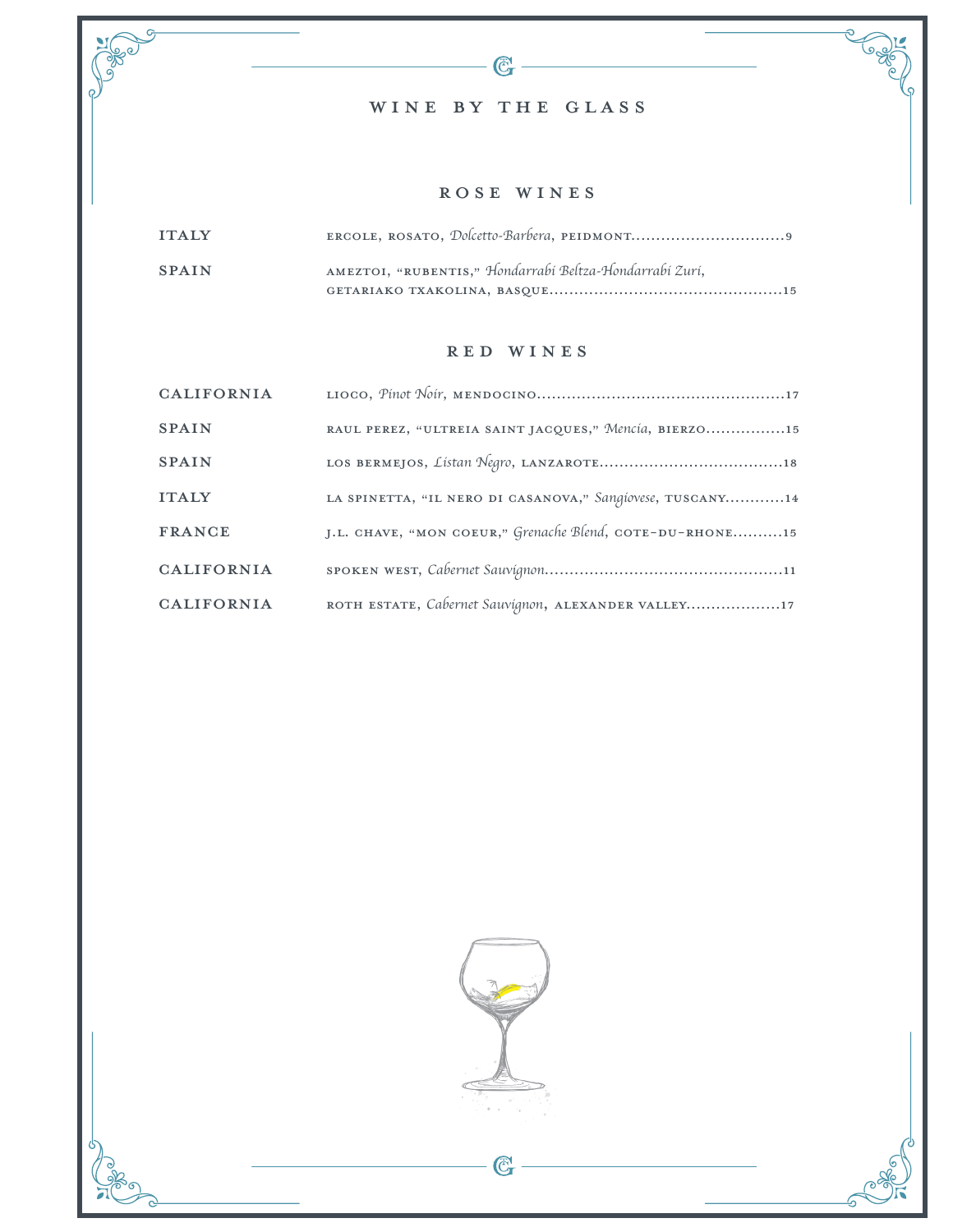# canary island

G

 $S^2$ 

### sparkling

spain Los Bermejos, Rosado Brut Nature, *Listan Negro*, Lanarote, 2019...............................................................110

### WHITE

| <b>SPAIN</b> |                                                           |
|--------------|-----------------------------------------------------------|
| <b>SPAIN</b> | TAJINASTE, Listan Blanco-Albillo Crillo, TENERIFE, 202052 |
| <b>SPAIN</b> | VINATIGO, ENSAMBLAJE, Listan Blanco, TENERIFE, 201784     |
| <b>SPAIN</b> | LOS BERMEJOS, Malvasia Volcanica, LANZAROTE, 201962       |

### **ROSE**

SPAIN LOS BERMEJOS, ROSADO, *Listan Negro*, LANZAROTE, 2017..........62

### **RED**

| <b>SPAIN</b> | FRONTON DE ORO, TINTO, Listan Negro, GRAN CANARIA, |
|--------------|----------------------------------------------------|
| <b>SPAIN</b> |                                                    |

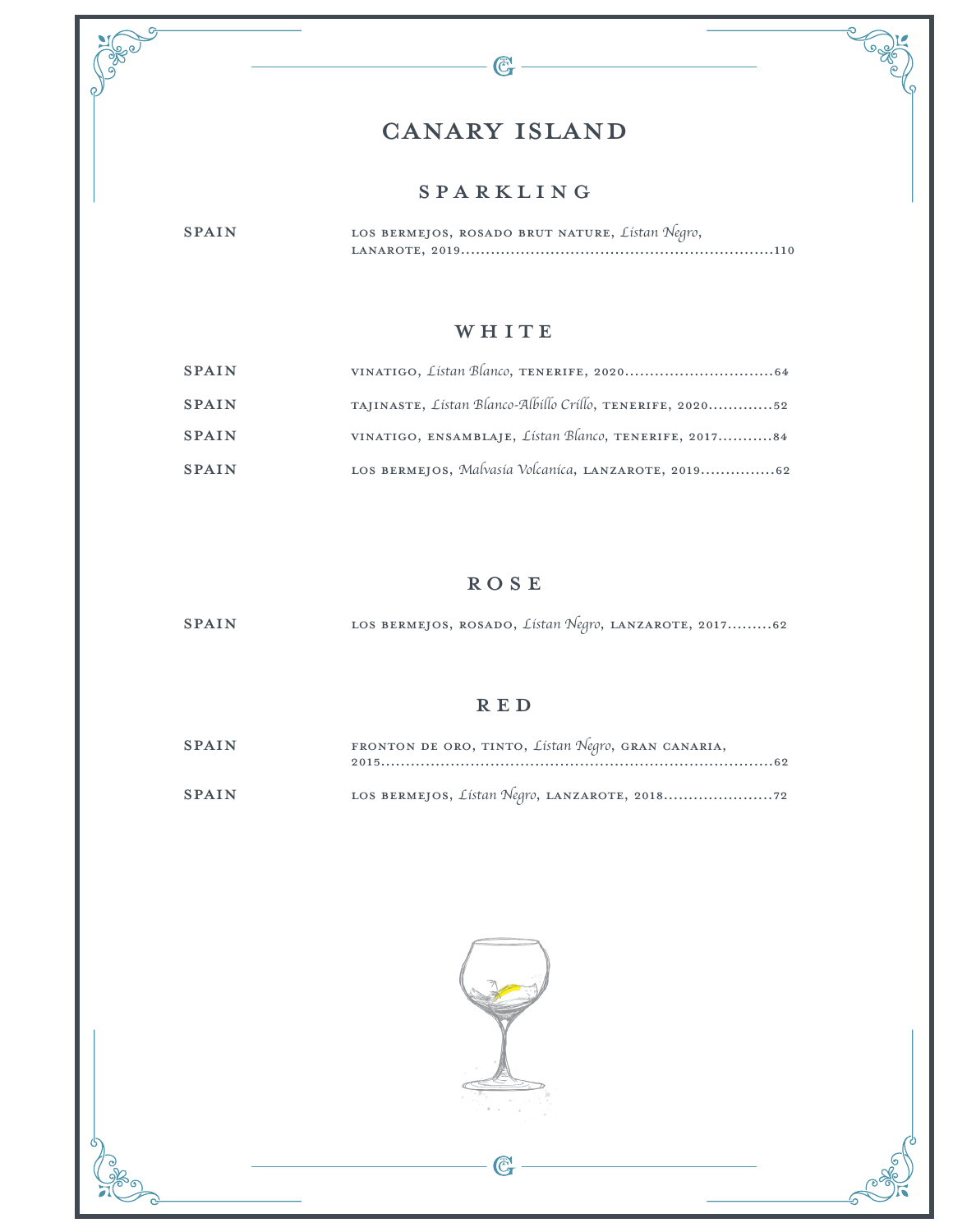# SPARKLING WINES

 $\mathbb{C}$  -

 $\sqrt{\frac{3}{2}}$ 

| <b>ITALY</b>      |                                                                                                                    |
|-------------------|--------------------------------------------------------------------------------------------------------------------|
| <b>CALIFORNIA</b> | SCHRAMSBERG, BLANC DE BLANCS, Chardonnay,                                                                          |
| <b>CALIFORNIA</b> | SCHRAMSBERG, BLANC DE BLANCS, Chardonnay,                                                                          |
| <b>ITALY</b>      | MAJOLINI, BRUT, FRANCIACORTA, Chardonnay-Pinot Noir,                                                               |
| <b>FRANCE</b>     | CHAMPAGNE TARLANT, "ZERO," Chardonnay-Pinot Meunier-<br>Pinot Noir, BRUT NATURE, OEUILLY/EPERNAY, CHAMPAGNE, NV118 |
| <b>FRANCE</b>     | LARMANDIER-BERNIER, "LONGITUDE," IER CRU, Chardonnay,                                                              |
| <b>SPAIN</b>      | RAVENTOS I BLANC, "DI NIT," Macabeo-Parellada-Monastrell,                                                          |
| <b>CALIFORNIA</b> | SEA SMOKE, "SEA SPRAY," BLANC DE NOIRS, Pinot Noir,                                                                |
| <b>FRANCE</b>     | VEUVE FOURNY, IER CRU, BRUT ROSE, Pinot Noir-Chardonnay,                                                           |
| <b>FRANCE</b>     | ARNAUD LAMBERT, BREZE, "CREMANT DE LOIRE," ROSE,                                                                   |

### LAMBRUSCO

| <b>ITAIY</b> | VITTORIO GRAZIANO, "FONTANA DEI BOSCHI," Lambrusco di |
|--------------|-------------------------------------------------------|
|              |                                                       |



 $\overline{\mathbb{G}}$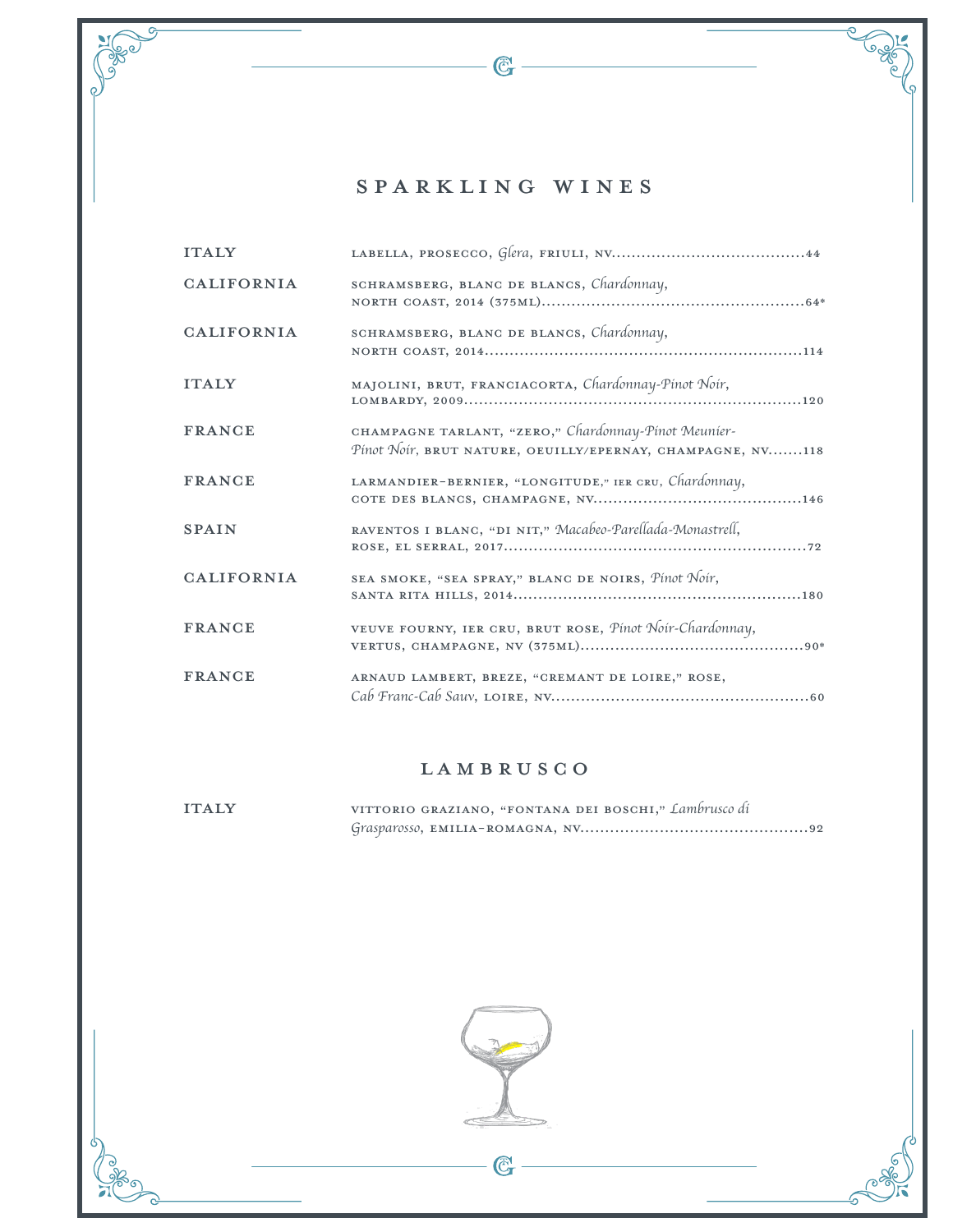### WHITE WINE

 $\mathbb{C}$  -

G

Cape

PUBLIC P

# Old World (Classics)

| <b>ITALY</b>   |                                                           |
|----------------|-----------------------------------------------------------|
| <b>ITALY</b>   | CASTELEFEDER, "MONT MES," Pinot Grigio, FRIULI44          |
| <b>FRANCE</b>  | GRENAUDIERE, MUSCADET SEVRE ET MAINE, Melon de Bourgogne, |
| <b>FRANCE</b>  | JACKY PREYS,"CUVEE SILEX," Sauvignon Blanc,               |
| <b>FRANCE</b>  | DOMAINE ALAIN CHAVY, Chardonnay, BOURGOGNE, 201968        |
| <b>FRANCE</b>  | DOMAINE SAVARY, CHABLIS, Chardonnay, BURGUNDY, 201768     |
| <b>GERMANY</b> | DONNHOFF, "OBERHAUSER LEISTENBERG," KABINETT, Riesling,   |
| <b>GERMANY</b> | IMMICH-BATTERIEBERG, "DETONATION," Riesling, MOSEL,       |
| <b>GERMANY</b> | RUDI PICHLER, "TERRASSEN," SMARAGD, Riesling,             |
| <b>ITALY</b>   |                                                           |
| <b>ITALY</b>   | CORTE GIACOBBE, SOAVE, Garganega, VENETO, 201654          |
| <b>ITALY</b>   |                                                           |
| <b>FRANCE</b>  |                                                           |

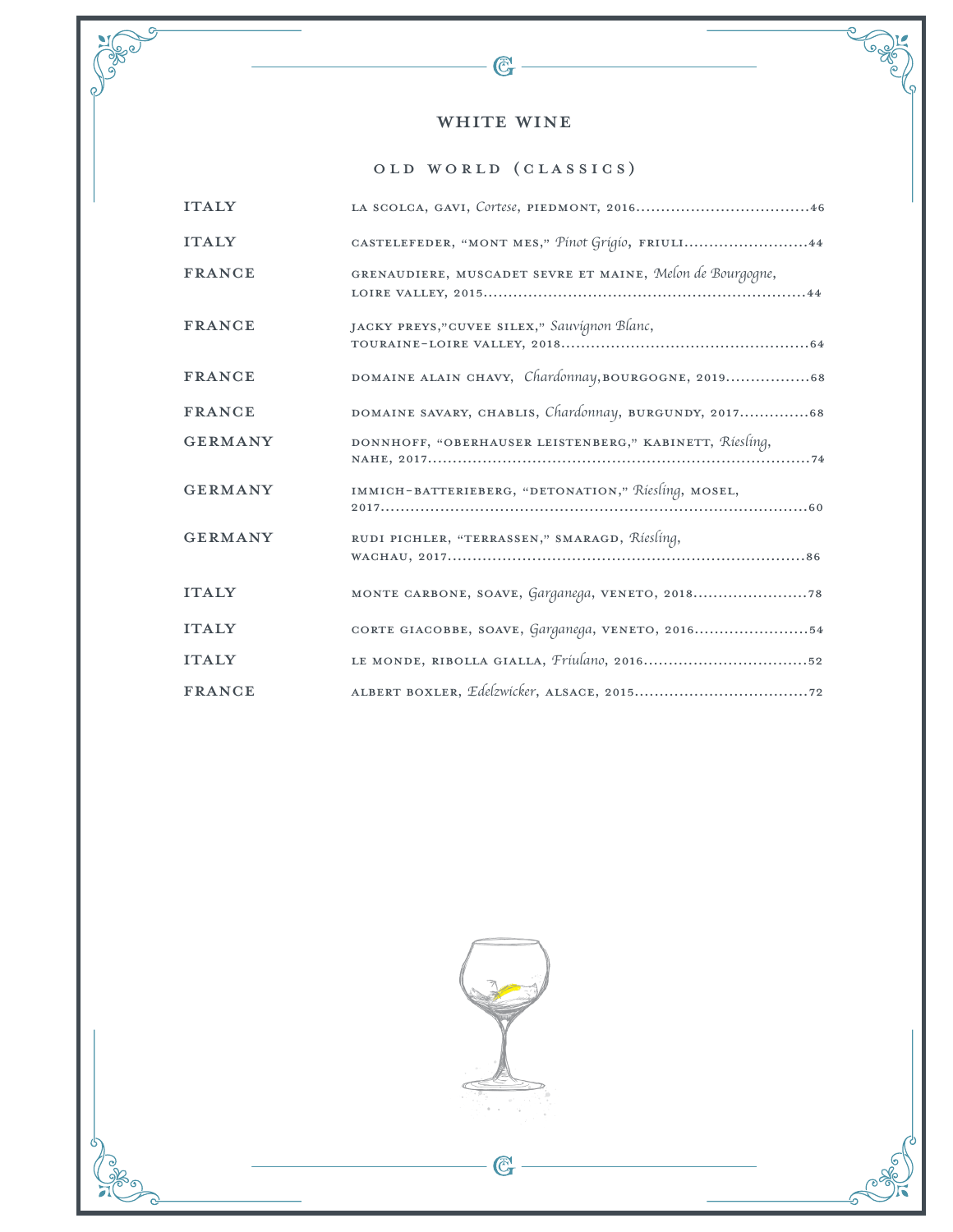# WHITE WINE

 $-\bigcircled{C_{r}}$ 

 $\sqrt{\frac{3}{9}}$ 

# Old World (Classics Cont.)

| <b>GERMANY</b>  | J.J. BECKER, "WALLUFER WALKENBERG," SPATLESE, Riesling,     |
|-----------------|-------------------------------------------------------------|
| <b>ITALY</b>    |                                                             |
| <b>ITALY</b>    | J HOFSTATTER, "JOSEPH," Gewurztraminer, ALTO ADIGE, 2016 62 |
| <b>SLOVENIA</b> |                                                             |
| <b>ITALY</b>    |                                                             |
| <b>GREECE</b>   |                                                             |
| <b>GREECE</b>   | DOMAINE PAPAGIANNAKOS, Savatíano, ATTICA, 201852            |
| <b>ITALY</b>    | AUSONIA, "MACHAON," Pecorino, ABRUZZO, 201556               |

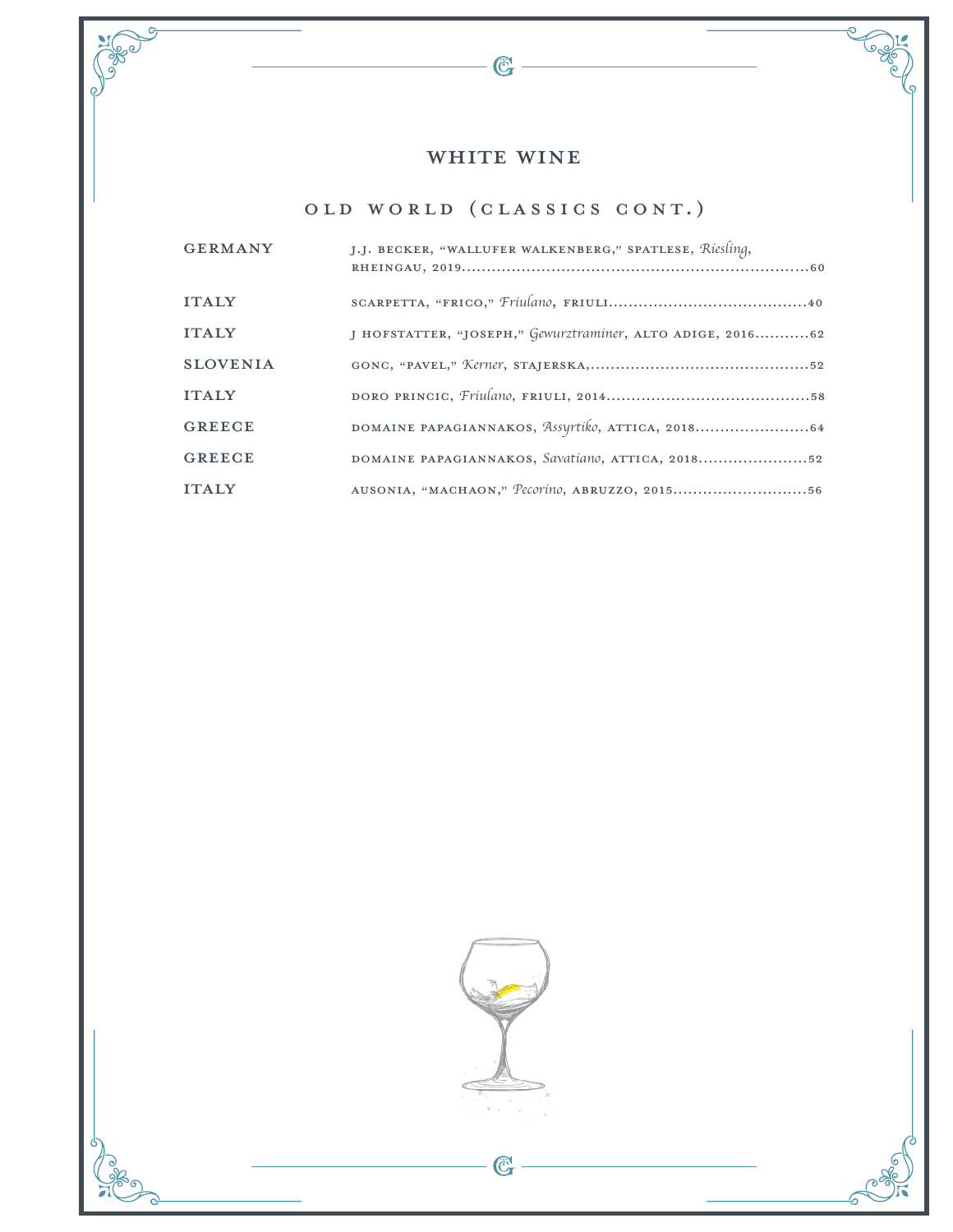# WHITE WINE

 $\overline{\mathbb{G}}$  –

**PORT** 

# Old World (Adventurous)

| <b>SPAIN</b>    | AMEZTOI, Hondarrabi Zuri, GETARIAKO TXAKOLINA, BASQUE60   |
|-----------------|-----------------------------------------------------------|
| <b>SPAIN</b>    | ALLEME, Hondarrabi Zuri, GETARIAKO TXAKOLINA, 201856      |
| <b>FRANCE</b>   | DOMAINE DU CLOSEL, "CLOS DU PAPILLON," SAVENNIERES,       |
| <b>ITALY</b>    | BISSON, "MAREA," CINQUE TERRE, Bosco-Vermentino-Albarola, |
| <b>SLOVAKIA</b> | CHATEAU BELA, Riesling, JUŽNOSLOVENSKÁ, 2016 44           |
| <b>ITALY</b>    | RADIKON, "JAKOT," Tocai Friulano, FRIULI, 2010 (500ML)78* |
| <b>GREECE</b>   | GAIA, WILD FERMENT, Assyrtiko, SANTORINI, 2020108         |
| <b>FRANCE</b>   | COTTANEA, "BARBAZZALE", Cattarratto, VENETO, 201752       |
| <b>FRANCE</b>   |                                                           |

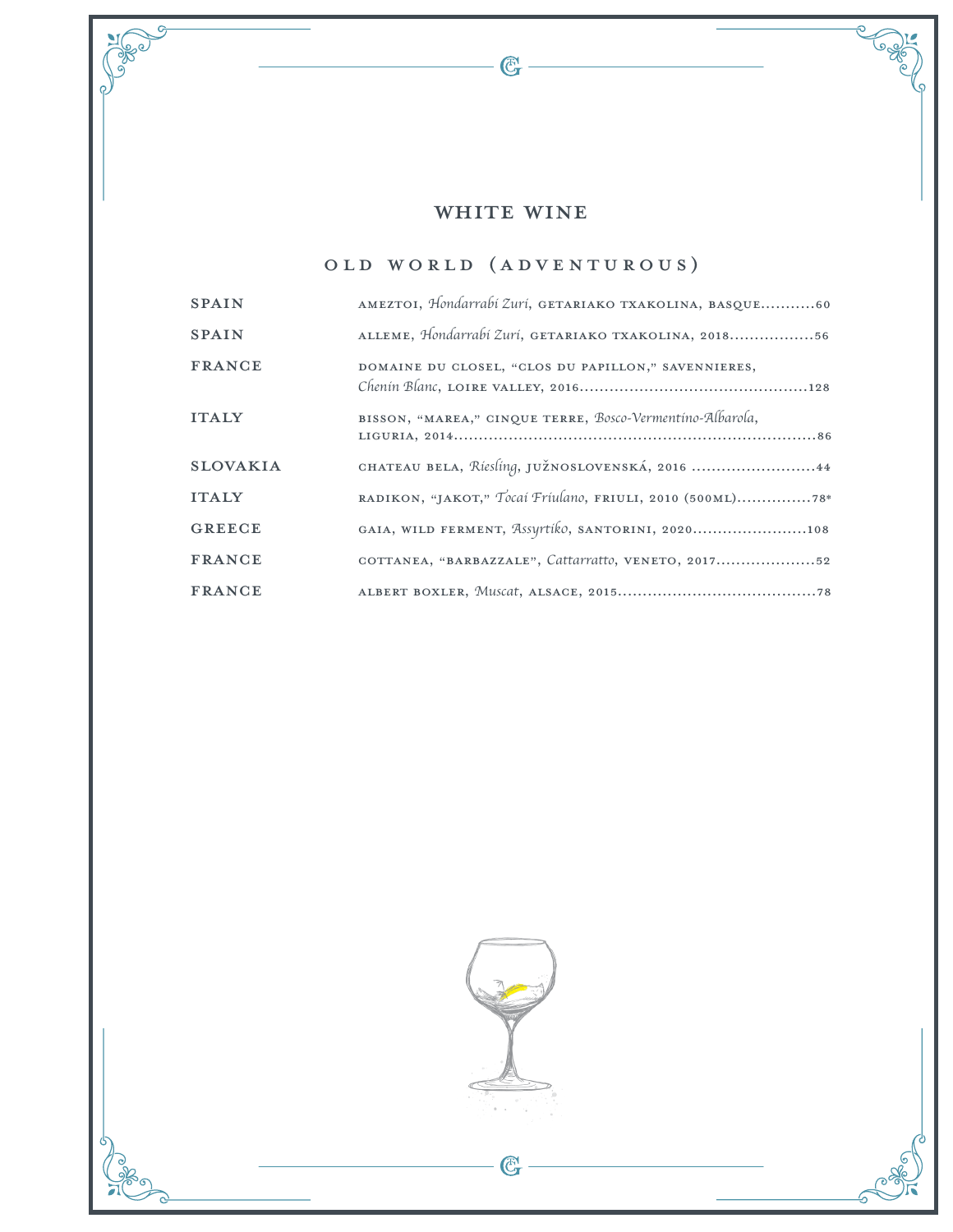# WHITE WINES

 $-\mathbb{G}$  -

**CONSTRUCTION** 

**POSTER** 

### New World

| <b>AUSTRALIA</b>  | PIKES, "TRADITIONALE," Riesling, CLARE VALLEY, 201458       |
|-------------------|-------------------------------------------------------------|
| <b>CALIFORNIA</b> | GALERIE, "NAISSANCE," Sauvignon Blanc, NAPA VALLEY, 201764  |
| <b>CALIFORNIA</b> | MERRY EDWARDS, Sauvingnon Blanc, RUSSIAN RIVER VALLEY,      |
| <b>AUSTRALIA</b>  |                                                             |
| <b>CALIFORNIA</b> | LIEU DIT, Melon de Bourgogne, SANTA MARIA VALLEY60          |
| <b>CALIFORNIA</b> |                                                             |
| OREGON            | MOUTON NOIR, "O.P.P," Pinot Gris, WILLAMETTE VALLEY, 201376 |
| <b>CALIFORNIA</b> | MATTHIASSON, Ribolla Gialla, NAPA VALLEY, 2017128           |

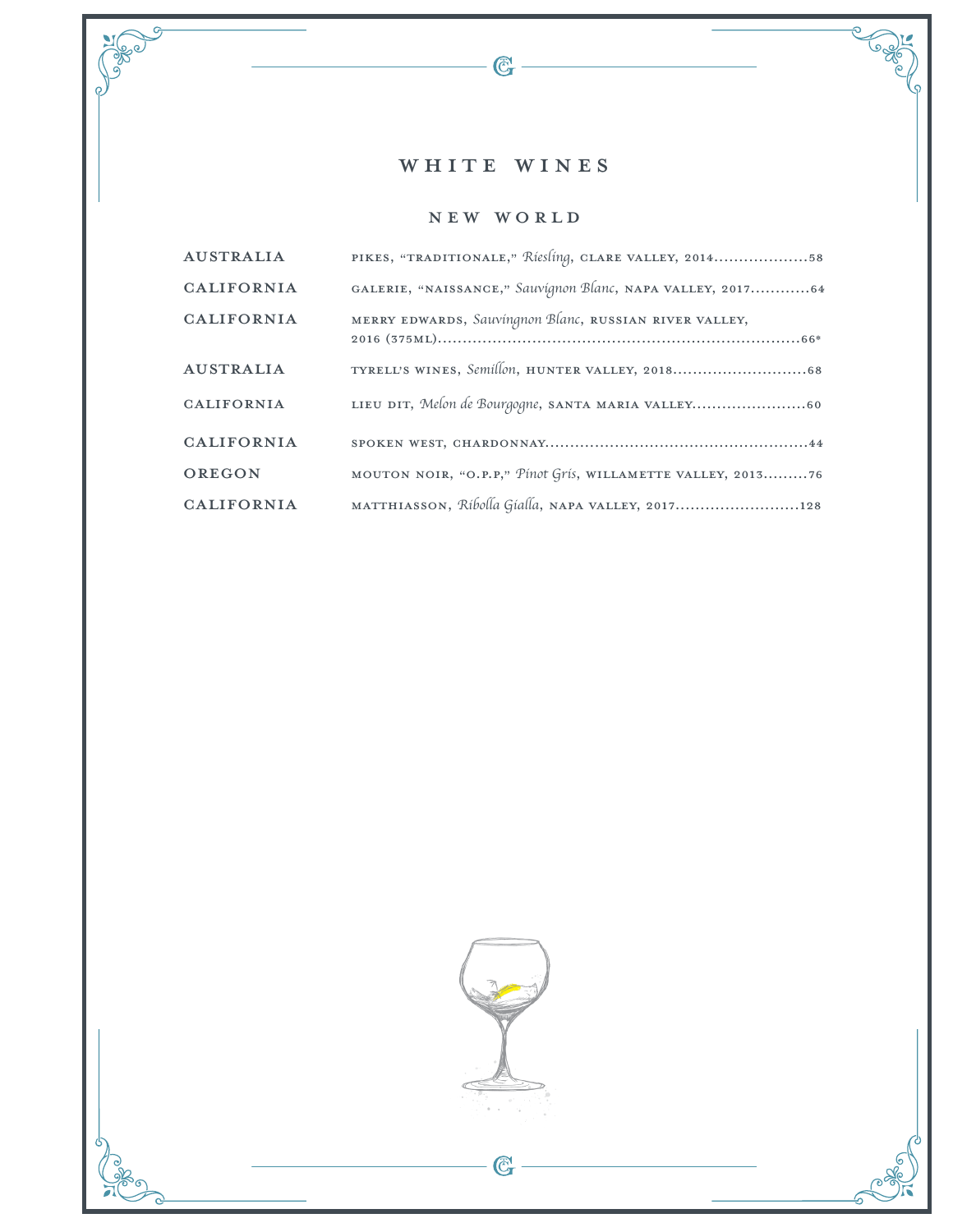# rose WINE

 $\mathbb{G}$ 

 $\sqrt{\frac{3}{2}}$ 

#### OLD WORLD

| <b>ITALY</b>  | ERGOLE, ROSATO, Dolcetto-Barbera, PEIDMONT (IL)48        |
|---------------|----------------------------------------------------------|
| <b>ITALY</b>  |                                                          |
| <b>ITALY</b>  | LA SPINETTA, " IL ROSE DI CASANOVA," Sangiovese-         |
| <b>SPAIN</b>  | AMEZTOI, "RUBENTIS," Hondarrabi Beltza-Hondarrabi Zuri,  |
| <b>FRANCE</b> | YVES LECCIA, "E CROCE," PATRIMONIO, Niellucciu-Grenache, |
| <b>GREECE</b> | KTIMA PAVLIDIS, "THEMA," Tempranillo, DRAMA58            |

#### New World

### California Margerum, "Riviera Rose," *Grenache Blend*,Santa Barbara, 2018..56



G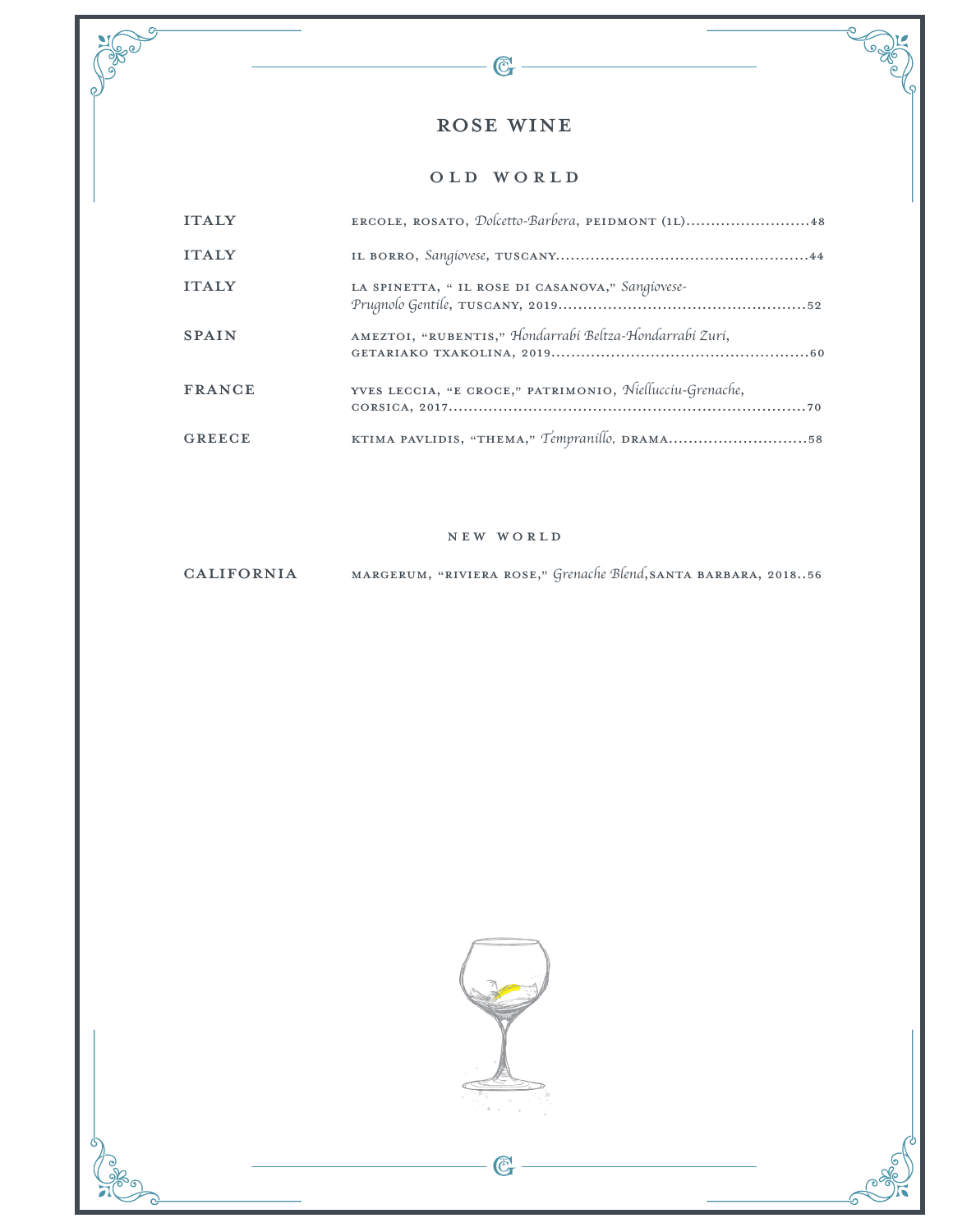$\mathbb{C}$  -

 $\frac{1}{2}$ 

# Old World (Classics)

| <b>FRANCE</b> | REMOISSENET, BOURGOGNE ROUGE, Pinot Noir,                                                                      |
|---------------|----------------------------------------------------------------------------------------------------------------|
| <b>FRANCE</b> | PIERRE GUILLEMOT, "LES GRANDS PICOTINS," Savigny-Les-                                                          |
| <b>FRANCE</b> | LASSEGUE, "SAINT EMILION", GRAND CRU, Cabernet Franc,                                                          |
| <b>FRANCE</b> | JANE EYRE, VOLNAY, Pinot Noir, BURGUNDY, 2015186                                                               |
| <b>ITALY</b>  | SCARPETTA, Barbera del Monferrato, PIEDMONT, 202056                                                            |
| <b>ITALY</b>  | NINO NEGRI, "INFERNO," Chiavennasca, LOMBARDY, 201460                                                          |
| <b>ITALY</b>  | ROCCA DI MONTEGROSSI, CHIANTI CLASSICO, Sangíovese-                                                            |
| <b>SPAIN</b>  | RAUL PEREZ "ULTREIA SAINT JACQUES," Mencía, BIERZO, 201760                                                     |
| <b>SPAIN</b>  | RAUL PEREZ, "ULTREIA DE VALTUILLE," Mencia-Bastardo-Garnacha<br>Tintorera-Godello-Dona Blanca, BIERZO, 2015162 |
| <b>SPAIN</b>  | LA VIZCAINA, "LAS GUNDINAS," Mencía-Bastardo-Garnacha                                                          |
| <b>ITALY</b>  |                                                                                                                |
| <b>ITALY</b>  | CERETTO, BARBARESCO, Nebbiolo, PIEDMONT, 2016160                                                               |
| <b>ITALY</b>  | LA BRICCOLINA, BAROLO, Nebbiolo, PIEDMONT, 2012164                                                             |
| <b>ITALY</b>  | LUIGI EINAUDI, BAROLO, Nebbiolo, PIEDMONT, 2016200                                                             |
| <b>FRANCE</b> | J. L. CHAVE, "MON COEUR,", Grenache-Syrah-Mourvedre-                                                           |



 $\mathbb{G}$ 

5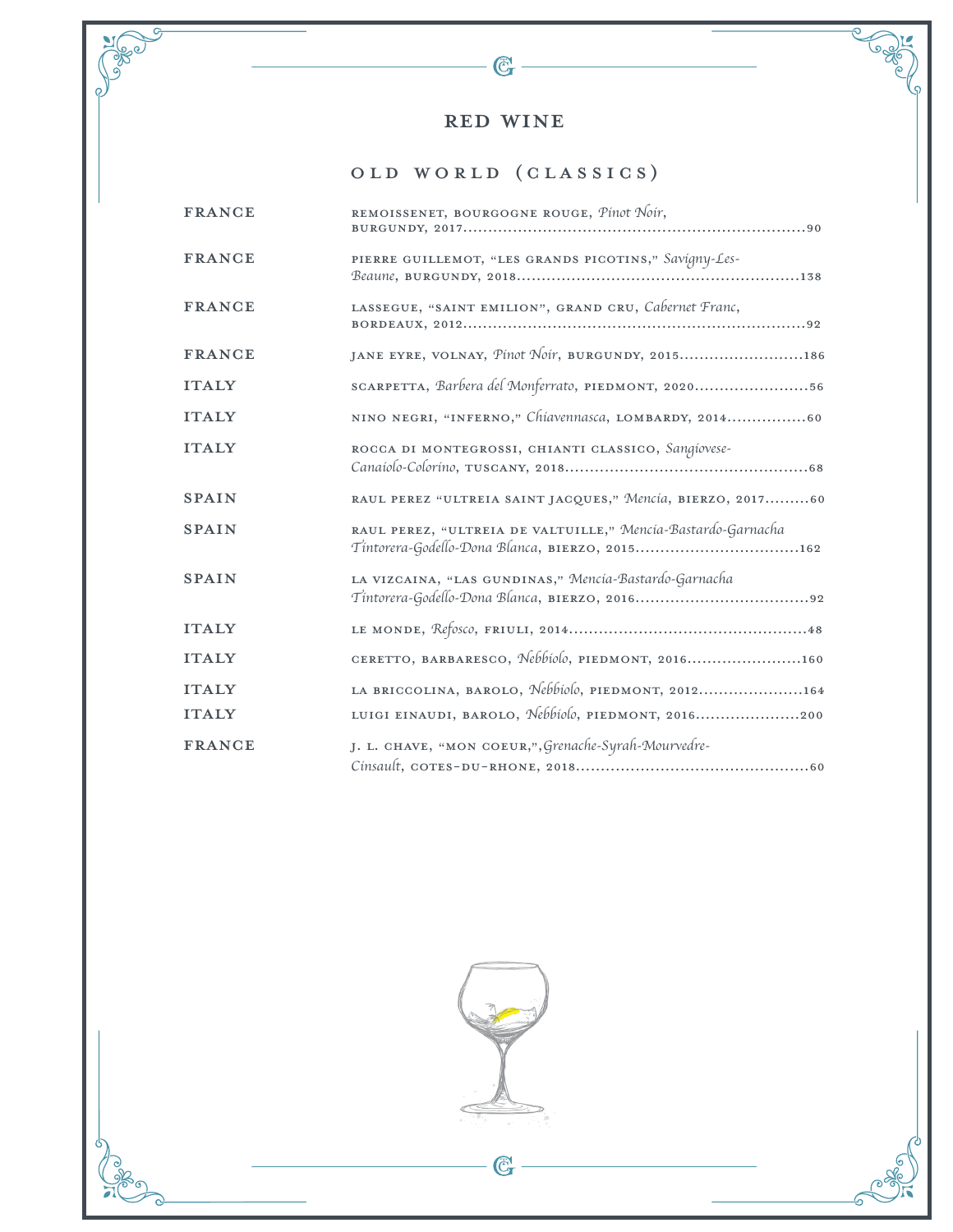$-\mathfrak{C}$ 

**Sege** 

**CONSCRIPTION** 

# Old World (Classics Cont.)

| <b>FRANCE</b>  | FENOUILLET, "TERRES BLANCHES," BEAUMES DE VENISE,       |
|----------------|---------------------------------------------------------|
| <b>SPAIN</b>   | VALL LLACH, "EMBRUIX," Garnacha Blend, PRIORAT, 201668  |
| <b>ITALY</b>   | TENUTA RAPITALA, "ALTO," Nero D'Avola, SICILY, 201562   |
| <b>ITALY</b>   | STELLA DI CAMPALTO, BRUNELLO DI MONTALCINO, RESERVA,    |
| <b>ITALY</b>   | ARCANUM, "IL FAUNO DI ARCANUM," Merlot-Cab Franc-       |
| <b>FRANCE</b>  | ERIC TEXIER, COTE-ROTIE, Syrah, NORTHERN RHONE, 2013166 |
| <b>ITALY</b>   | SANTADI, "ROCCA RUBIA," Carignan, SARDEGNA, 201592      |
| <b>LEBANON</b> | CHATEAU MUSAR, Cabernet Sauvignon-Carignan Blend,       |
| <b>ITALY</b>   | MUSELLA, AMARONE DELLA VALPOLICELLA, Corvina Blend,     |

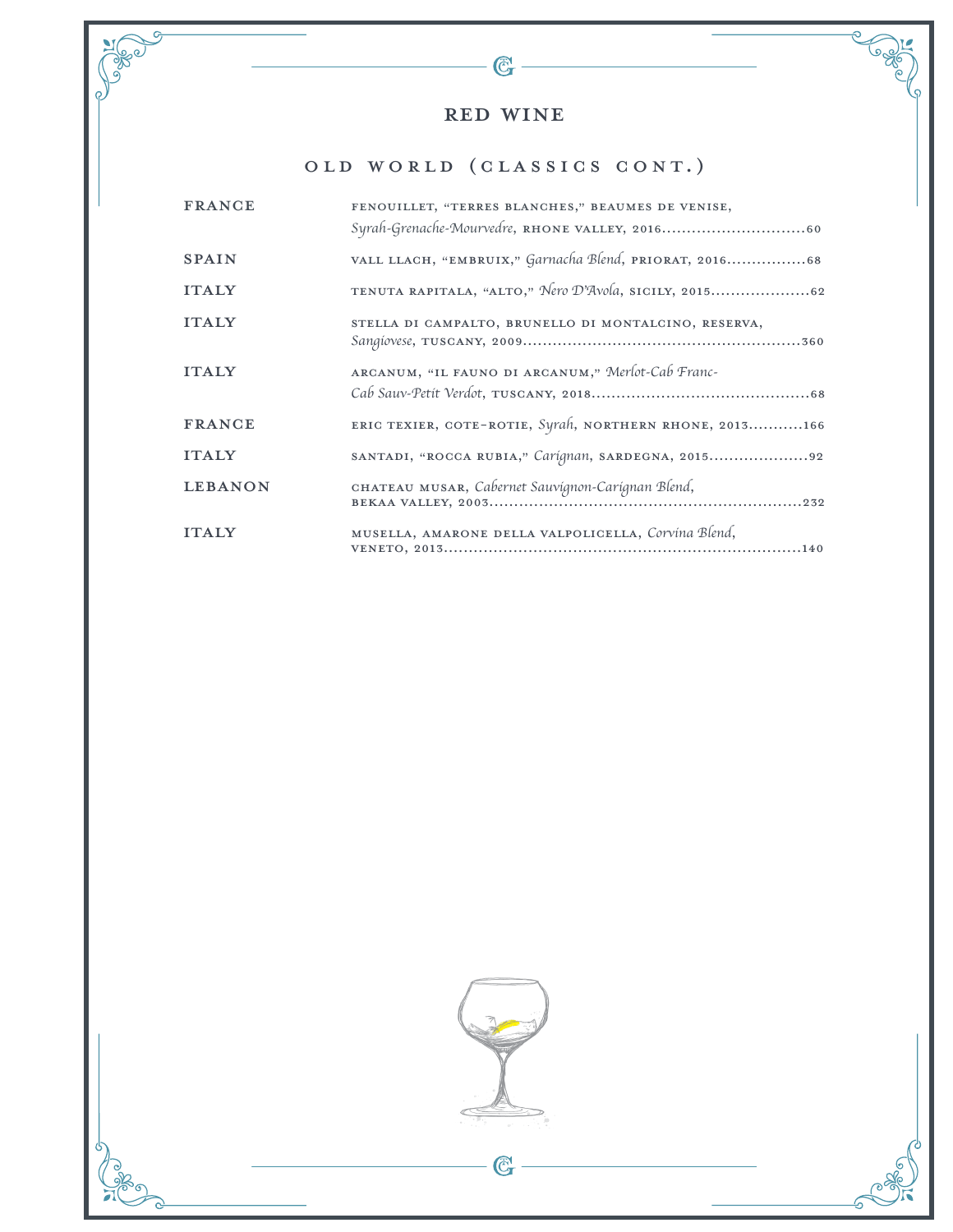$-\mathbb{G}$  -

G

**Telesion** 

**SEP 09** 

# Old World (Adventurous)

| <b>ITALY</b>   | CANTINA KURTATSCH, Schiava Grigia, SUDITROL-                |
|----------------|-------------------------------------------------------------|
| <b>ITALY</b>   | cos, CERASUOLO DI VITTORIA, Frappato-Nero D'Avola, SICILY96 |
| <b>ITALY</b>   | OCCHIPINTI, "IL FRAPPATO," Frappato, SICILY, 2018102        |
| <b>AUSTRIA</b> | PAUL ACHS, "LUST & LEBEN," Zweigelt-St Laurent-             |
| <b>FRANCE</b>  | FAMILLE DUTRAIVE, DOMAINE DE LA GRAND COUR FLEURIE,         |
| <b>ITALY</b>   | LA STOPPA, "MACCHIONA," Barbera-Bonarda, EMILIA-ROMAGNA,    |
| <b>ITALY</b>   | PAOLO BEA, "PAGLIARO," Sagrantino di Montefalco, UMBRIA,    |

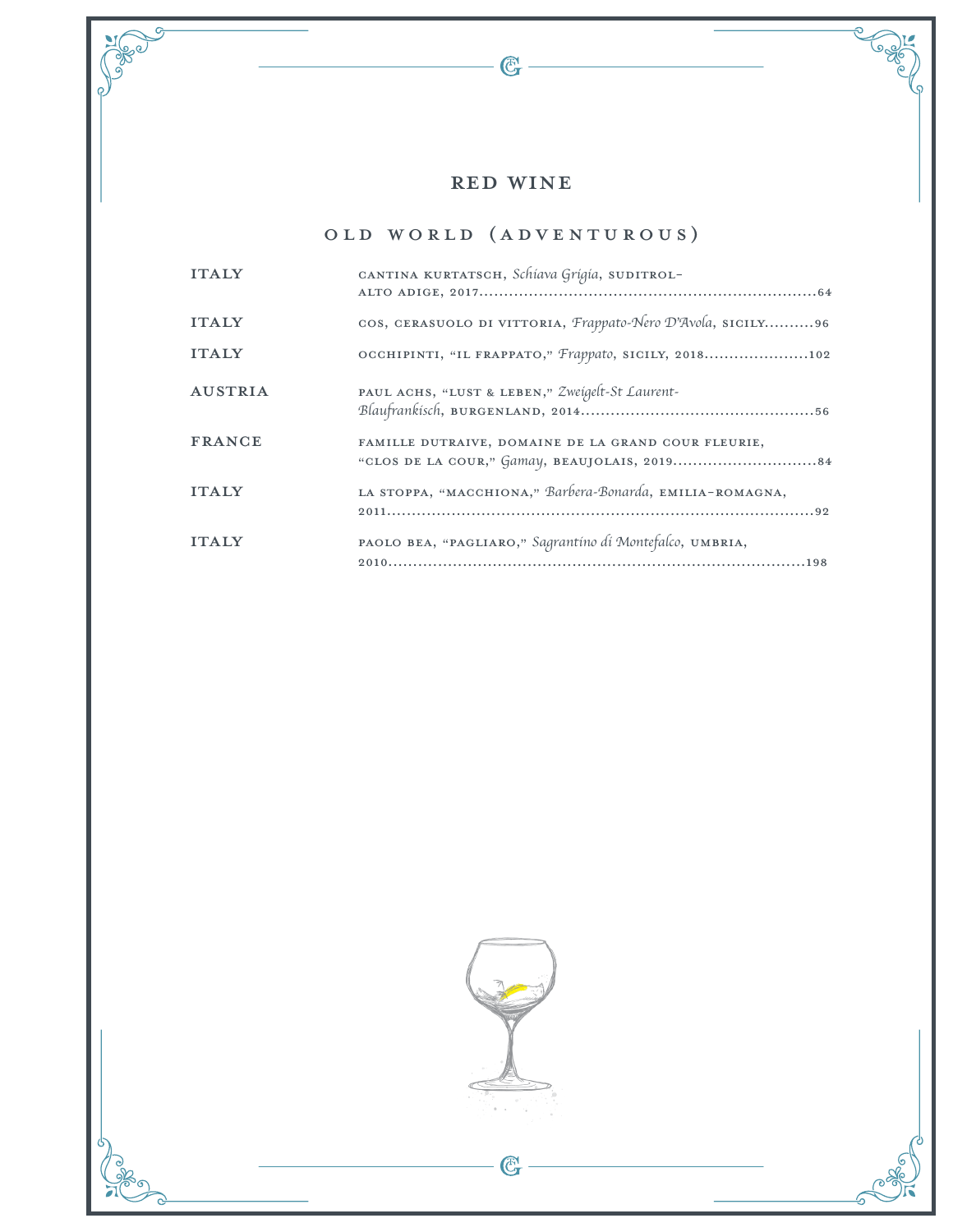$-\mathbb{G}$  -

Jewe

 $\overline{c}$ 

Cool

ೌ 5

New World

| OREGON              |                                                                                                                |
|---------------------|----------------------------------------------------------------------------------------------------------------|
| ARGENTINA           | BODEGA CHACRA, "BARDA," Pinot Noir, PATAGONIA, 201978                                                          |
| <b>CALIFORNIA</b>   | B. KOSUGE, "THE SHOP", Pinot Noir, LOS CARNEROS, 201792                                                        |
| <b>CALIFORNIA</b>   | BROC CELLARS, "LOVE," Cabernet Sauvignon, NORTH COAST, 202056                                                  |
| <b>CALIFORNIA</b>   | PEAY, "POMMARIUM," Pinot Noir, SONOMA COAST 2016144                                                            |
| OREGON              | ANGELA ESTATE, "ANGELA VINEYARD," Pinot Noir,                                                                  |
| OREGON              | ** COOPER MOUNTAIN, "WILLAMETTE PINOT AUCTION," B BLOCK,<br>OLD VINES, Pinot Noir, 2016** ONLY 5 CASES MADE400 |
| OREGON              | DOMAINE ROY, "IRON FILBERT VINEYARD," Pinot Noir,                                                              |
| OREGON              | ANTICA TERRA, "CERAS," Pinot Noir, WILLAMETTE VALLEY,                                                          |
| <b>CALIFORNIA</b>   | LIOCO, "SATIVA," Carignan, MENDOCINO, 201452                                                                   |
| <b>CALIFORNIA</b>   | STORYBOOK, "NAPA ESTATE," Zinfandel, NAPA VALLEY,                                                              |
| <b>SOUTH AFRICA</b> | BOEKENHOUTSKLOOF, "THE CHOCOLATE BLOCK,"                                                                       |

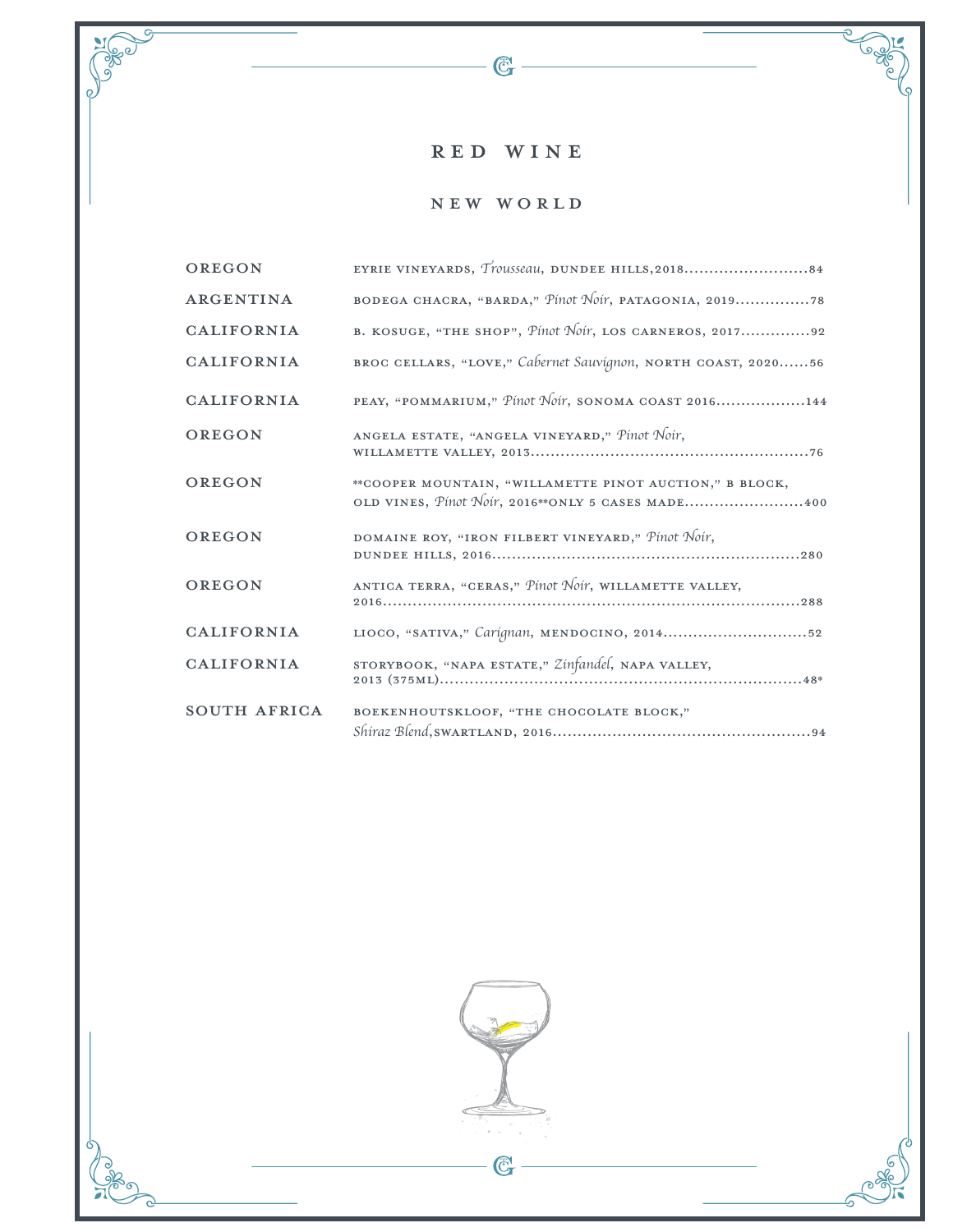$-\bigcircled{C}$ 

**Cape** 

ೌ 5

 $\overline{Q}$ 

<u>ခ</u>

**PORT** 

### NEW WORLD CONT.

| ARGENTINA         | LUCA, "BESO DE DANTE," Malbec-Cab Sauvignon,            |
|-------------------|---------------------------------------------------------|
| ARGENTINA         | BENMARCO, "EXPRESSIVO," Malbec-Cab Franc,               |
| WASHINGTON        | SLEIGHT OF HAND CELLARS, "PSYCHEDELIC," Syrah,          |
| <b>AUSTRALIA</b>  |                                                         |
| <b>CALIFORNIA</b> | BLUE ROCK, "BABY BLUE," Cabernet Sauvingnon Blend,      |
| <b>CALIFORNIA</b> | RODNEY STRONG, "SYMMETRY," Cabernet Sauvingnon Blend,   |
| <b>CALIFORNIA</b> |                                                         |
| <b>CALIFORNIA</b> | ROTH ESTATE, Cabernet Sauvignon Blend,                  |
| <b>CALIFORNIA</b> | MATTHIASSON, "VILLAGE," Cabernet Sauvignon,             |
| <b>CALIFORNIA</b> | HEITZ CELLARS, Cabernet Sauvignon, NAPA VALLEY, 2016158 |
| <b>CALIFORNIA</b> | JUDGE PALMER, "VINTAGE SELECT," Cabernet Sauvignon,     |



 $\overline{\mathbb{G}}$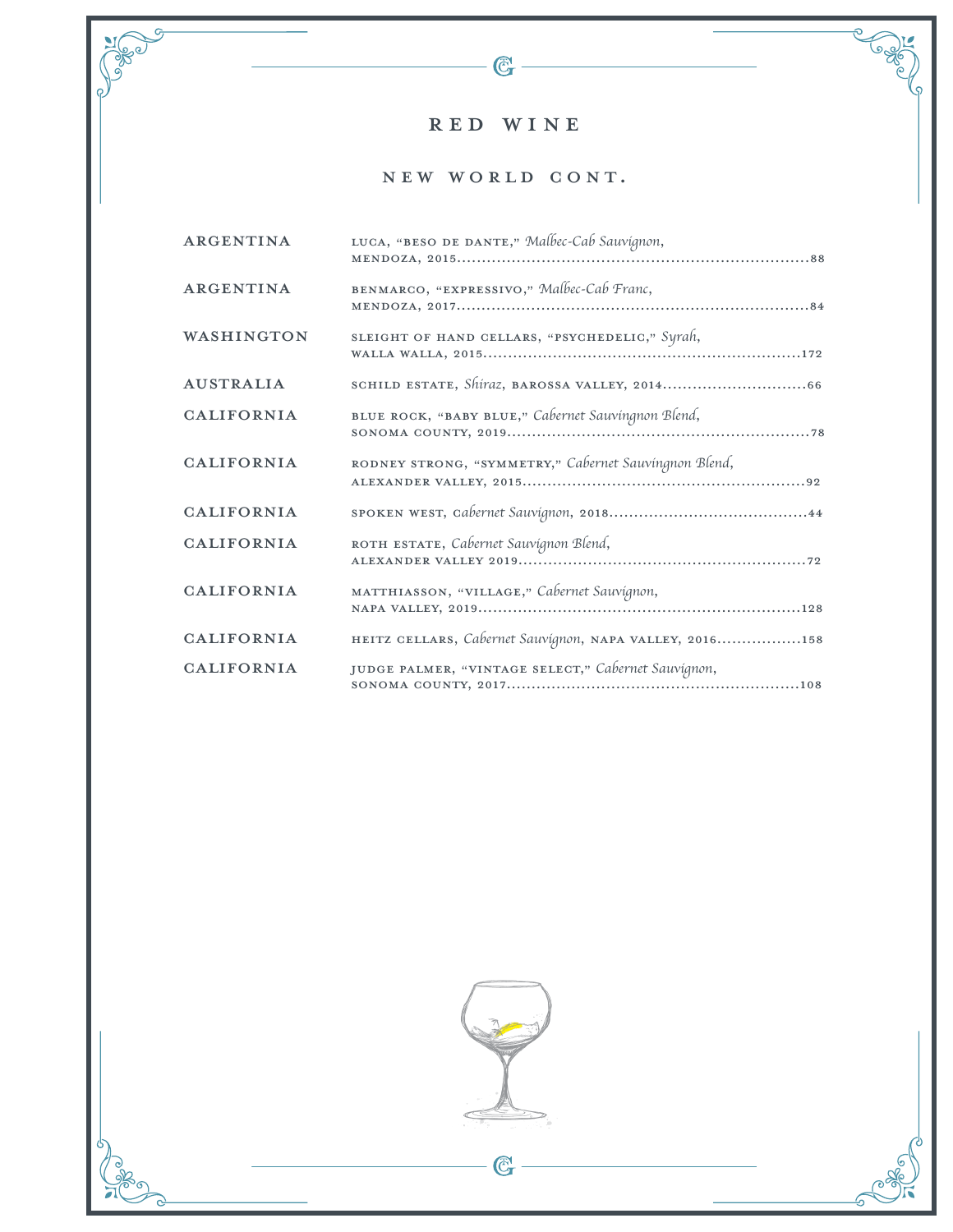### after dinner Wines

 $\mathbb{G}$ 

| <b>FRANCE</b>    | ROUMIEU-LACOSTE, SAUTERNES, Semillon-Sauvignon Blanc-        |
|------------------|--------------------------------------------------------------|
|                  |                                                              |
| <b>ITALY</b>     | HAUNER, "PASSITO," Malvasia-Corinto Nero, SICILY12           |
| <b>AUSTRALIA</b> | R.L. BULLER, "FINE MUSCAT," Muscat, RUTHERGLEN, NV10         |
| <b>ITALY</b>     | FRATELLI ALLESSANDRIA, CHINATO, BAROLO, Nebbiolo,            |
|                  |                                                              |
| <b>ITALY</b>     | FELSINA, VIN SANTO DEL CHIANTI CLASSICO, Trebbiano-Malvasia- |
| PORTUGAL         | TAYLOR FLADGATE, 10 YEAR OLD, TAWNY PORT, Touriga Nacional   |
| <b>PORTUGAL</b>  | TAYLOR FLADGATE, 30 YEAR OLD, TAWNY PORT, Touriga Nacional   |
| <b>PORTUGAL</b>  | TAYLOR FLADGATE, 40 YEAR OLD, TAWNY PORT, Touriga Nacional   |

#### \*\*This wine is offered by the bottle only\*\*

\*\*italy Rocca di Montegrossi, Vin Santo del Chianti Classico, *Malvasia-Canaiolo*, Tuscany, 2006 (375mL)\*\*................................270



C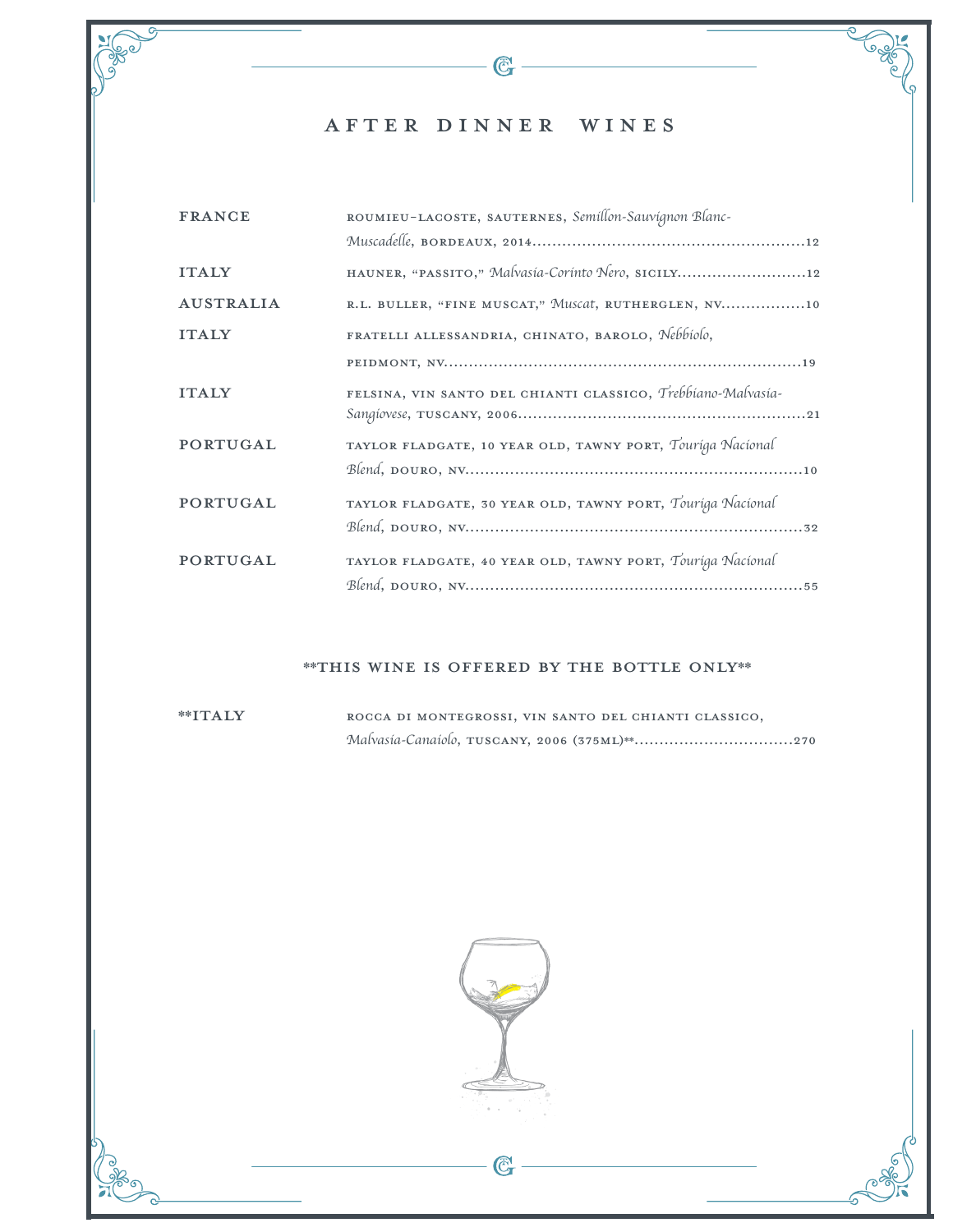### $\mathbb B$  O U R  $\mathbb B$  O N

 $-\bigodot$ 

**Neger** 

ಕ

5

Jeeper

්<br>ග

| <b>KENTUCKY</b>  |                                        |
|------------------|----------------------------------------|
|                  |                                        |
|                  |                                        |
|                  |                                        |
|                  |                                        |
|                  |                                        |
|                  |                                        |
|                  |                                        |
|                  |                                        |
|                  | MAKER'S MARK A M PRIVATE LABEL\$25     |
|                  |                                        |
|                  |                                        |
|                  |                                        |
|                  |                                        |
|                  |                                        |
|                  |                                        |
|                  |                                        |
|                  |                                        |
| NORTH CAROLINA   |                                        |
|                  |                                        |
| <b>TENNESSEE</b> | OLD DOMINICK HULING STATION\$14        |
|                  |                                        |
|                  |                                        |
|                  |                                        |
|                  |                                        |
|                  |                                        |
| <b>UTAH</b>      |                                        |
|                  |                                        |
| <b>VIRGINIA</b>  |                                        |
|                  | RAGGED BRANCH SIGNATURE BOURBON\$15    |
|                  | RAGGED BRANCH SIGNATURE DOUBLE OAK\$20 |
|                  |                                        |

 $\overline{\mathbb{G}}$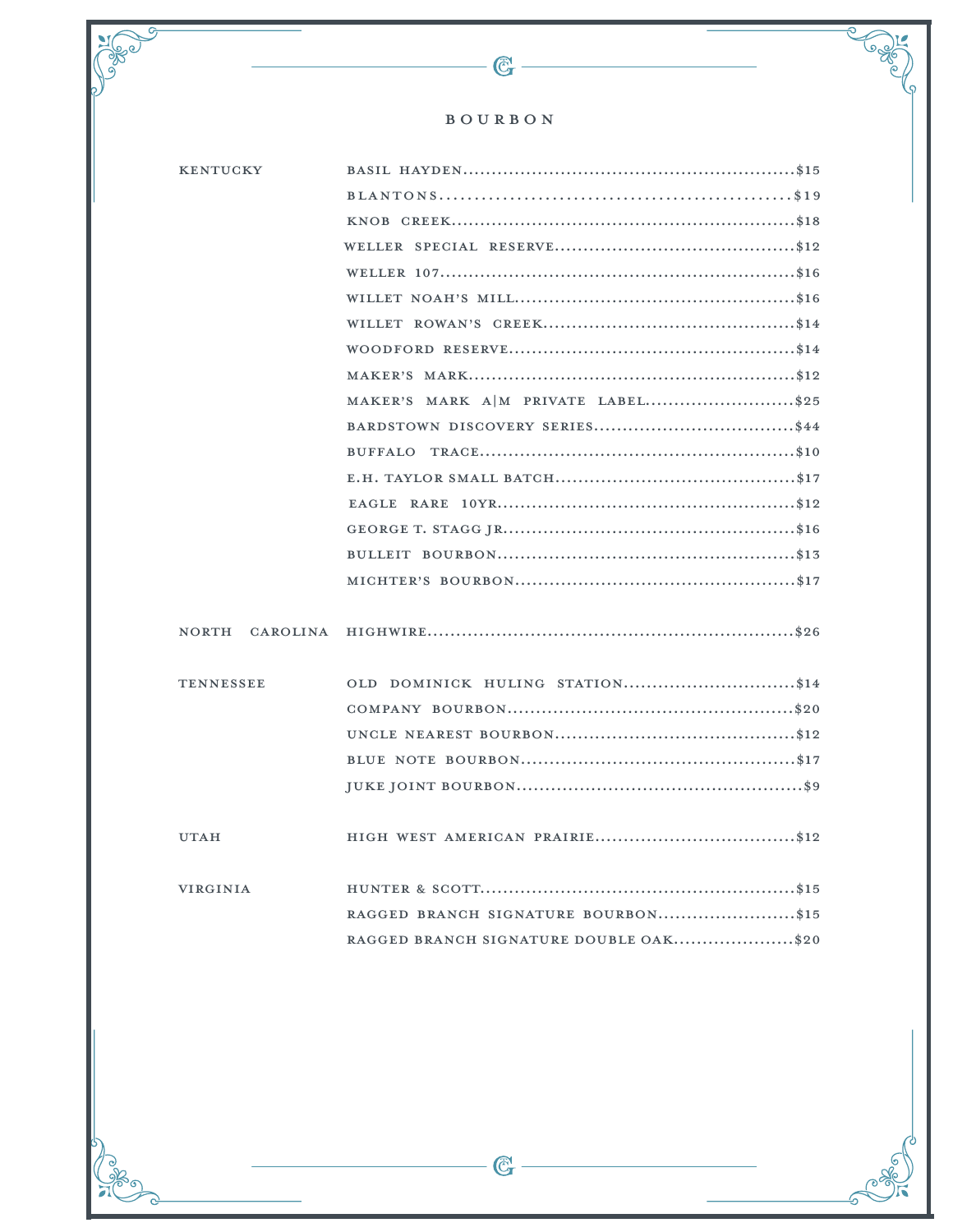### AMERICAN WHISKEY

 $\mathbb{G}$  –

 $\overline{G}$ 

(<br>P

| CANADA          |  |
|-----------------|--|
| GEORGIA         |  |
| <b>KENTUCKY</b> |  |
|                 |  |

| <b>TENNESSEE</b> |  |
|------------------|--|
|                  |  |
|                  |  |
|                  |  |
|                  |  |

### RYE WHISKEY

| <b>KENTUCKY</b> |  |
|-----------------|--|
|                 |  |
|                 |  |
|                 |  |
| MICHIGAN        |  |
|                 |  |
| GEORGIA         |  |
|                 |  |
|                 |  |
|                 |  |
|                 |  |
|                 |  |
| <b>UTAH</b>     |  |
|                 |  |
| <b>VERMONT</b>  |  |
|                 |  |
| <b>VIRGINIA</b> |  |
|                 |  |

 $\mathbb{C}$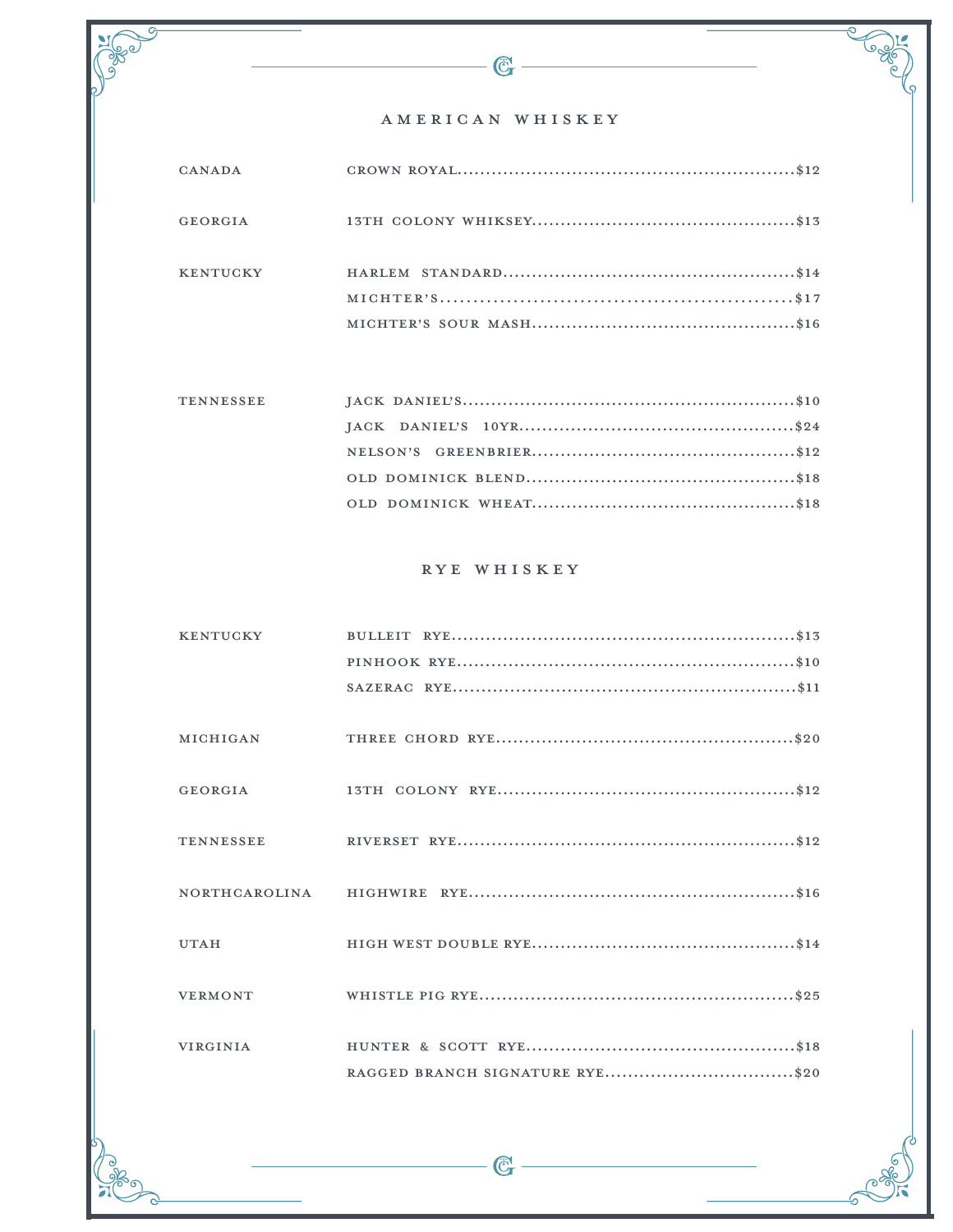### WHISK(E)YS

 $\mathbb{G}$ 

.<br>൧

| <b>IRELAND</b> |  |
|----------------|--|
|                |  |
|                |  |
|                |  |
|                |  |
|                |  |
|                |  |
|                |  |
| <b>JAPAN</b>   |  |

### SCOTCH WHISKY

| <b>BLENDED</b>      |  |
|---------------------|--|
|                     |  |
|                     |  |
|                     |  |
|                     |  |
| <b>BLENDED MALT</b> |  |
|                     |  |
| <b>HIGHLAND</b>     |  |
|                     |  |
| <b>ISALY</b>        |  |
|                     |  |
|                     |  |
| ORKNEY              |  |
|                     |  |
|                     |  |
| ISLE OF SKYE        |  |
|                     |  |
| <b>SPEYSIDE</b>     |  |
|                     |  |
|                     |  |
|                     |  |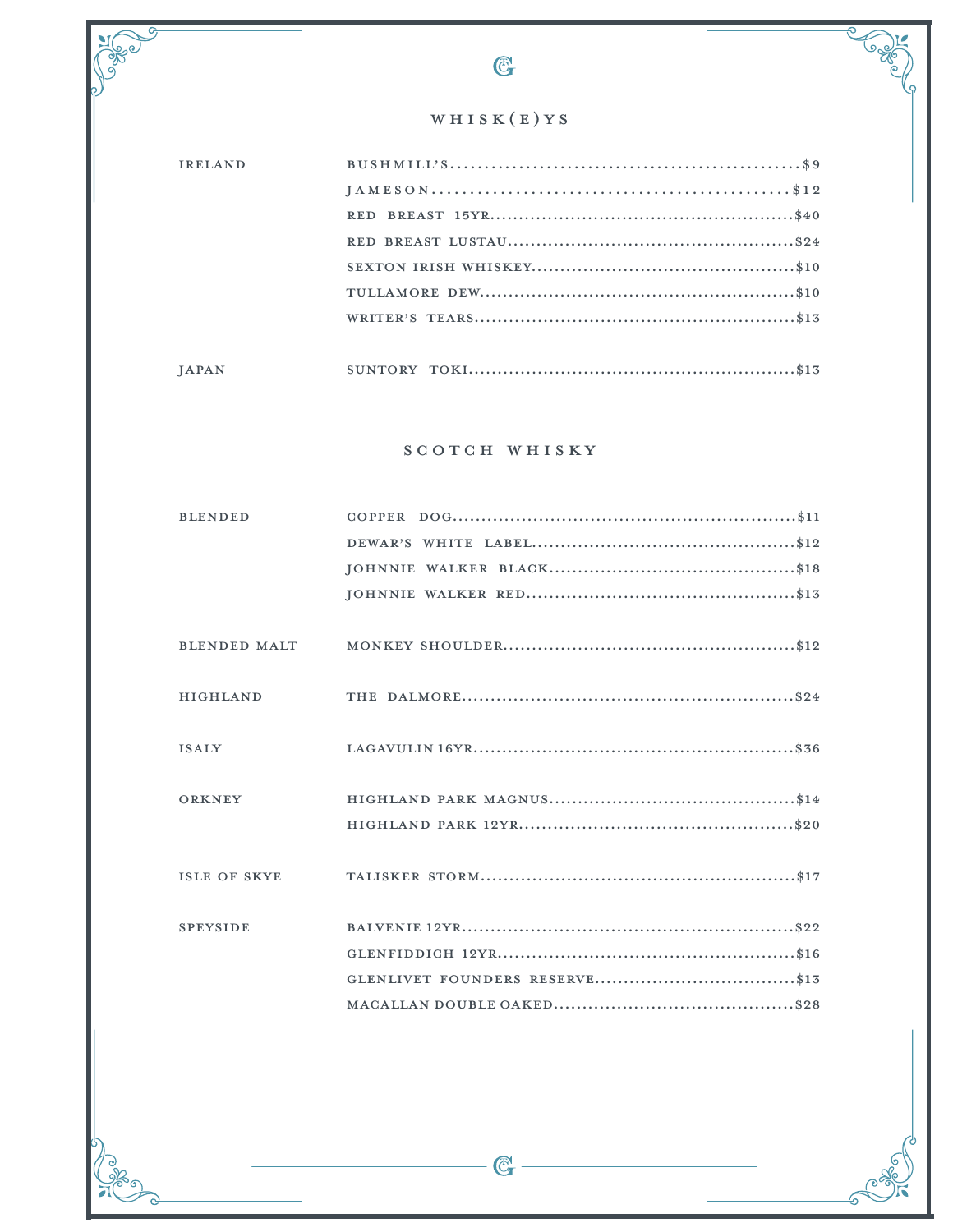### MEZCAL

 $\mathbb{G}$ 

,<br>ග

| <b>BLANCO</b> |  |
|---------------|--|
|               |  |
|               |  |
|               |  |
|               |  |
|               |  |
|               |  |
|               |  |
|               |  |
|               |  |
|               |  |

#### REPOSADO

### **TEQUILA**

| <b>BLANCO</b>   |  |
|-----------------|--|
|                 |  |
|                 |  |
|                 |  |
|                 |  |
|                 |  |
|                 |  |
|                 |  |
|                 |  |
|                 |  |
|                 |  |
|                 |  |
|                 |  |
| <b>REPOSADO</b> |  |
|                 |  |
|                 |  |
|                 |  |
|                 |  |
|                 |  |
|                 |  |
|                 |  |
|                 |  |

 $-\mathbb{G}$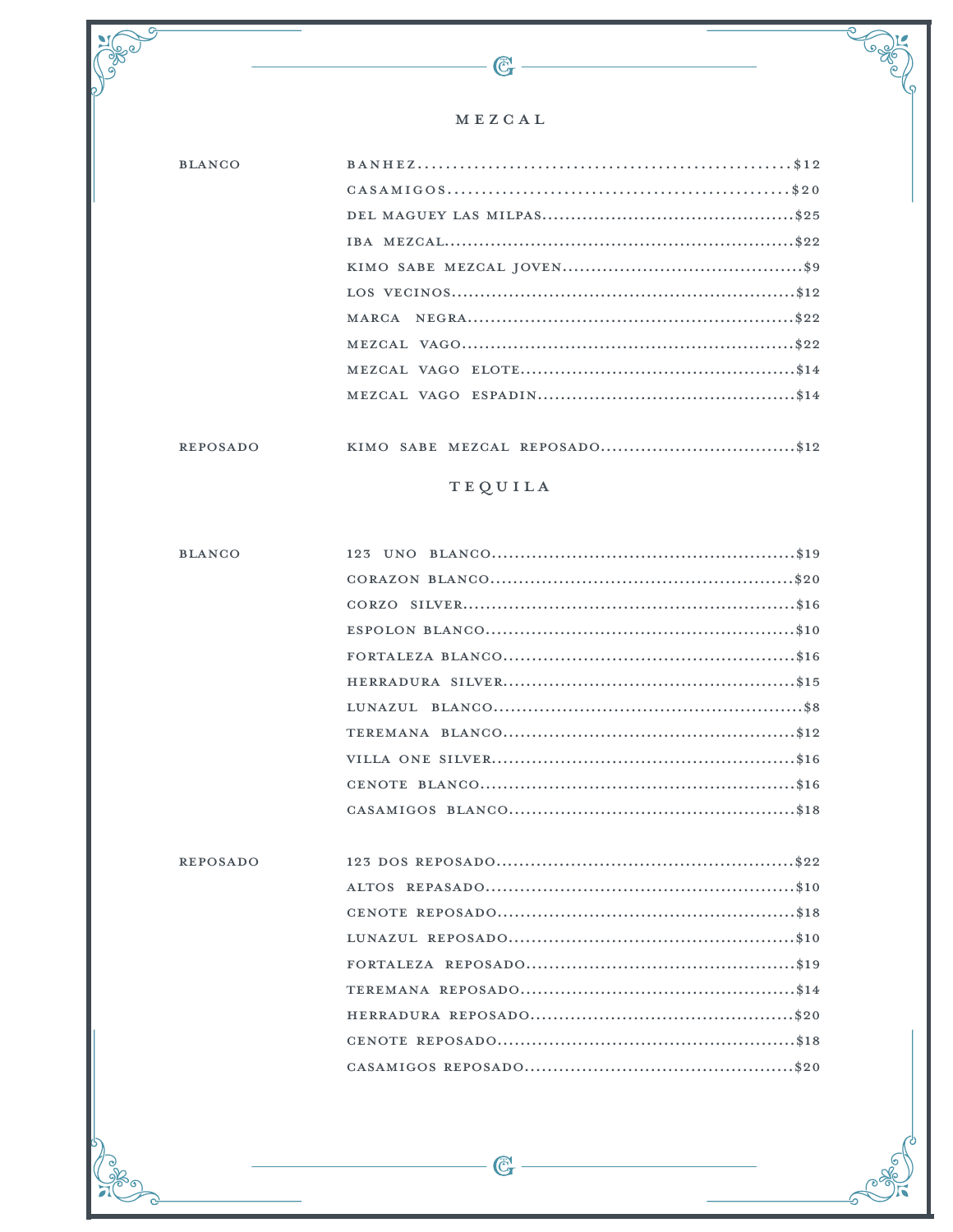|                  | C.                                  |
|------------------|-------------------------------------|
|                  | TEQUILA CONTINUED                   |
| ANEJO            |                                     |
|                  | 123 DIABOLITA EXTRA ANEJO (10Z)\$40 |
|                  |                                     |
|                  | CORAZON SAZERAC BARREL ANEJO\$28    |
|                  |                                     |
|                  |                                     |
| <b>FLAVORED</b>  |                                     |
|                  |                                     |
|                  | $R(H)$ U M                          |
| <b>AGED</b>      |                                     |
| <b>AGRICOLE</b>  |                                     |
|                  |                                     |
|                  | RHUM CLEMENT BARREL SELECT\$12      |
|                  |                                     |
| <b>BERMUDA</b>   |                                     |
| <b>BRAZIL</b>    |                                     |
| <b>VENEZULA</b>  |                                     |
|                  |                                     |
|                  |                                     |
|                  |                                     |
| <b>DARK</b>      |                                     |
|                  |                                     |
|                  |                                     |
|                  |                                     |
|                  |                                     |
| <b>HAITI</b>     |                                     |
| <b>OVERPROOF</b> |                                     |
|                  |                                     |
| <b>SPICED</b>    |                                     |
| <b>LIGHT</b>     |                                     |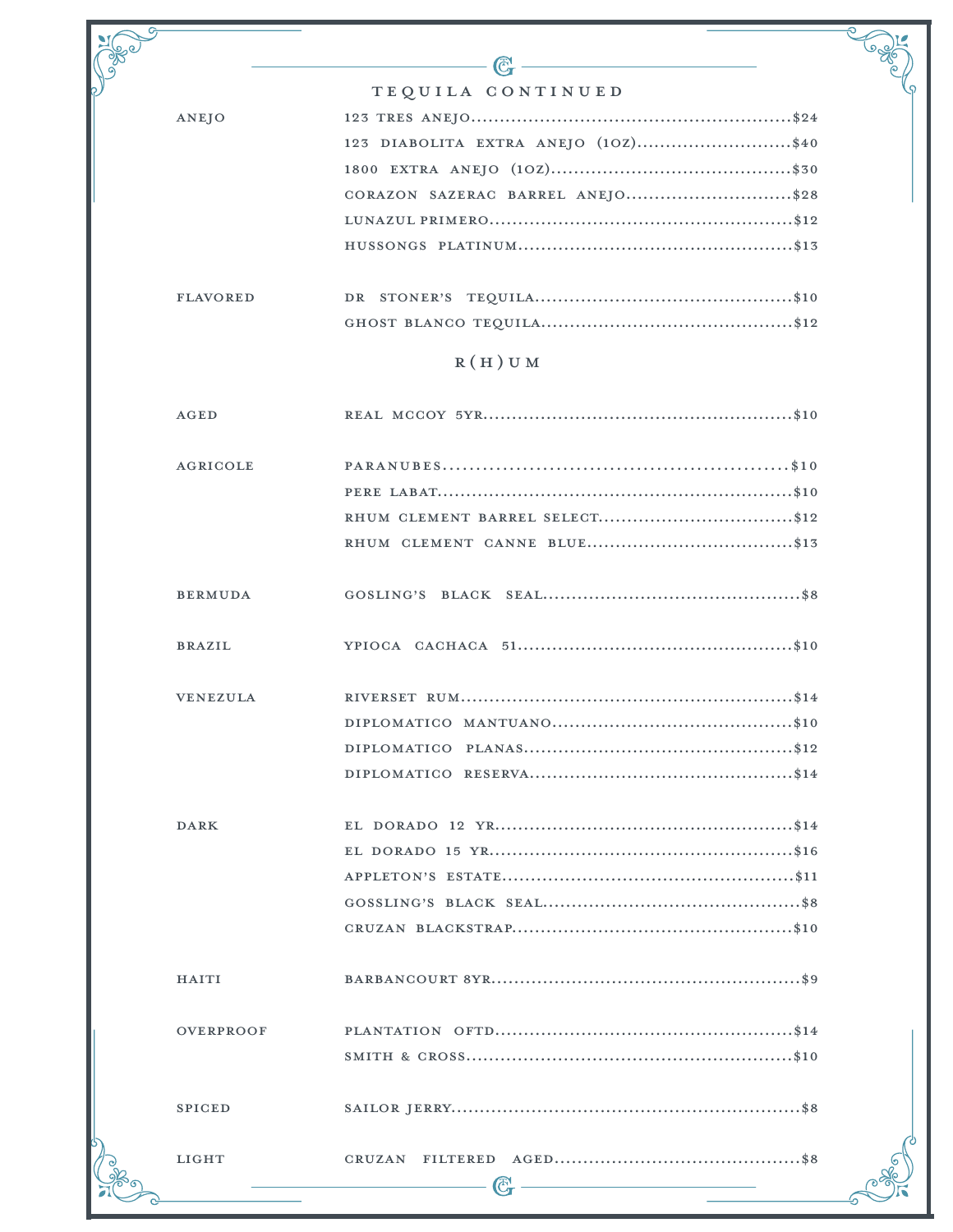### GIN & GENEVER

 $\overline{\mathbb{G}}$ 

参。

ಕ

5

Composition

,<br>ග

| $\texttt{TANQUERAY} \dots \dots \dots \dots \dots \dots \dots \dots \dots \dots \dots \dots \dots \dots \, \$11$ |
|------------------------------------------------------------------------------------------------------------------|
|                                                                                                                  |

| <b>BOTANICAL</b> |  |
|------------------|--|
|                  |  |
|                  |  |
| JAPAN            |  |
|                  |  |
|                  |  |
| <b>OLD TOM</b>   |  |
|                  |  |
|                  |  |
| <b>AMERICAN</b>  |  |
|                  |  |
|                  |  |
|                  |  |
|                  |  |
|                  |  |
| AGED             |  |
|                  |  |
| <b>SPAIN</b>     |  |
|                  |  |
| <b>GENEVER</b>   |  |
|                  |  |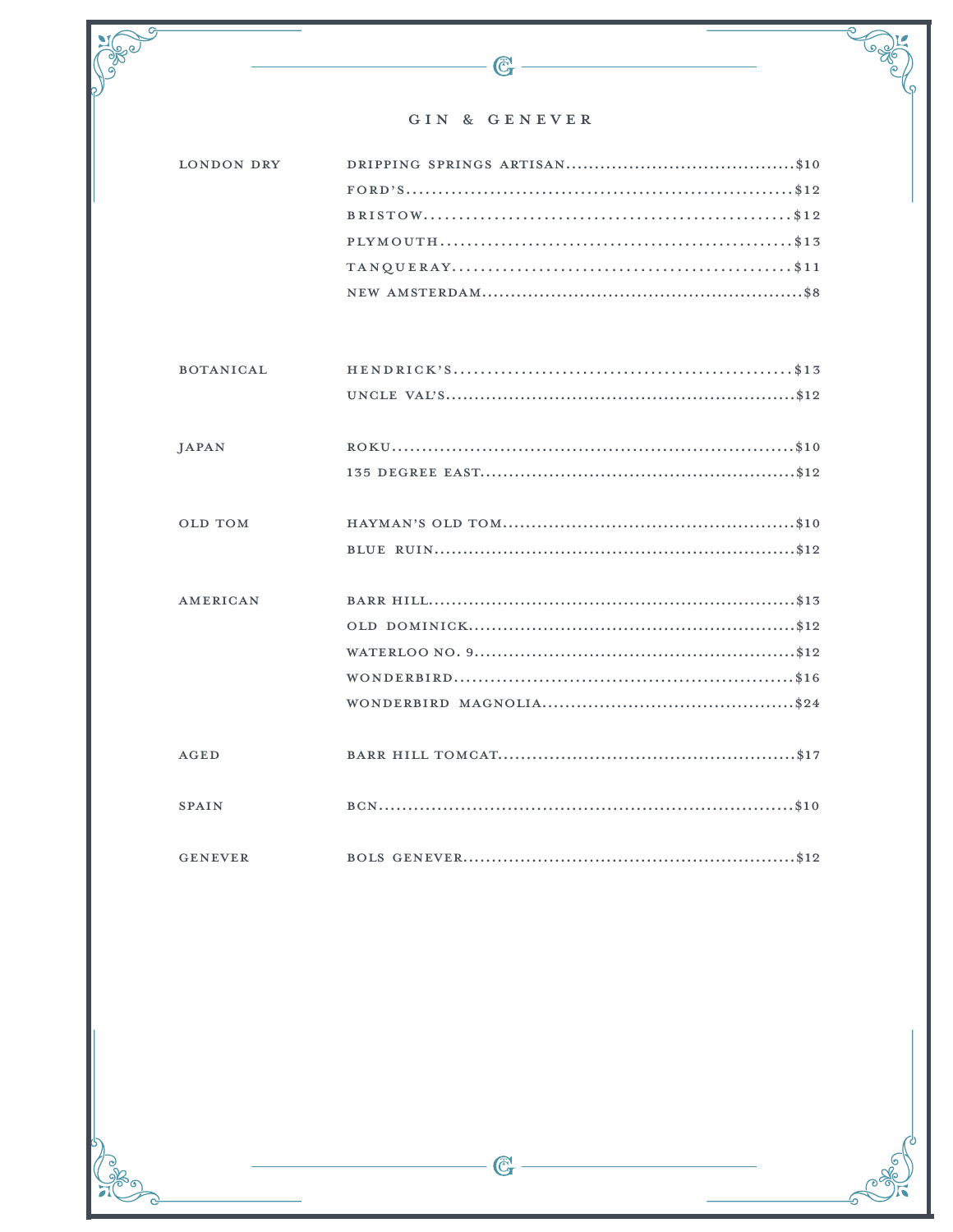### $\boldsymbol{\mathrm{V}}\,\boldsymbol{\mathrm{O}}$ D $\boldsymbol{\mathrm{K}}\,\boldsymbol{\mathrm{A}}$

 $-\bigcircled{C_{\mathbf{T}}}$ 

 $\frac{1}{3}$ 

CREW 1

ಕ್

5

| GRAIN           |  |
|-----------------|--|
|                 |  |
|                 |  |
|                 |  |
|                 |  |
|                 |  |
|                 |  |
| <b>HONEY</b>    |  |
|                 |  |
| <b>POTATO</b>   |  |
|                 |  |
| <b>FLAVORED</b> |  |
|                 |  |
| WHEY            |  |
|                 |  |

#### BRANDY

| PISCO           |  |
|-----------------|--|
| <b>IMMATURE</b> |  |
| AGED            |  |
| COGNAC          |  |
|                 |  |
|                 |  |
|                 |  |
|                 |  |
| ARMAGNAC        |  |
| AMERICAN        |  |
| APPLE           |  |

 $\overline{\mathbb{G}}$  –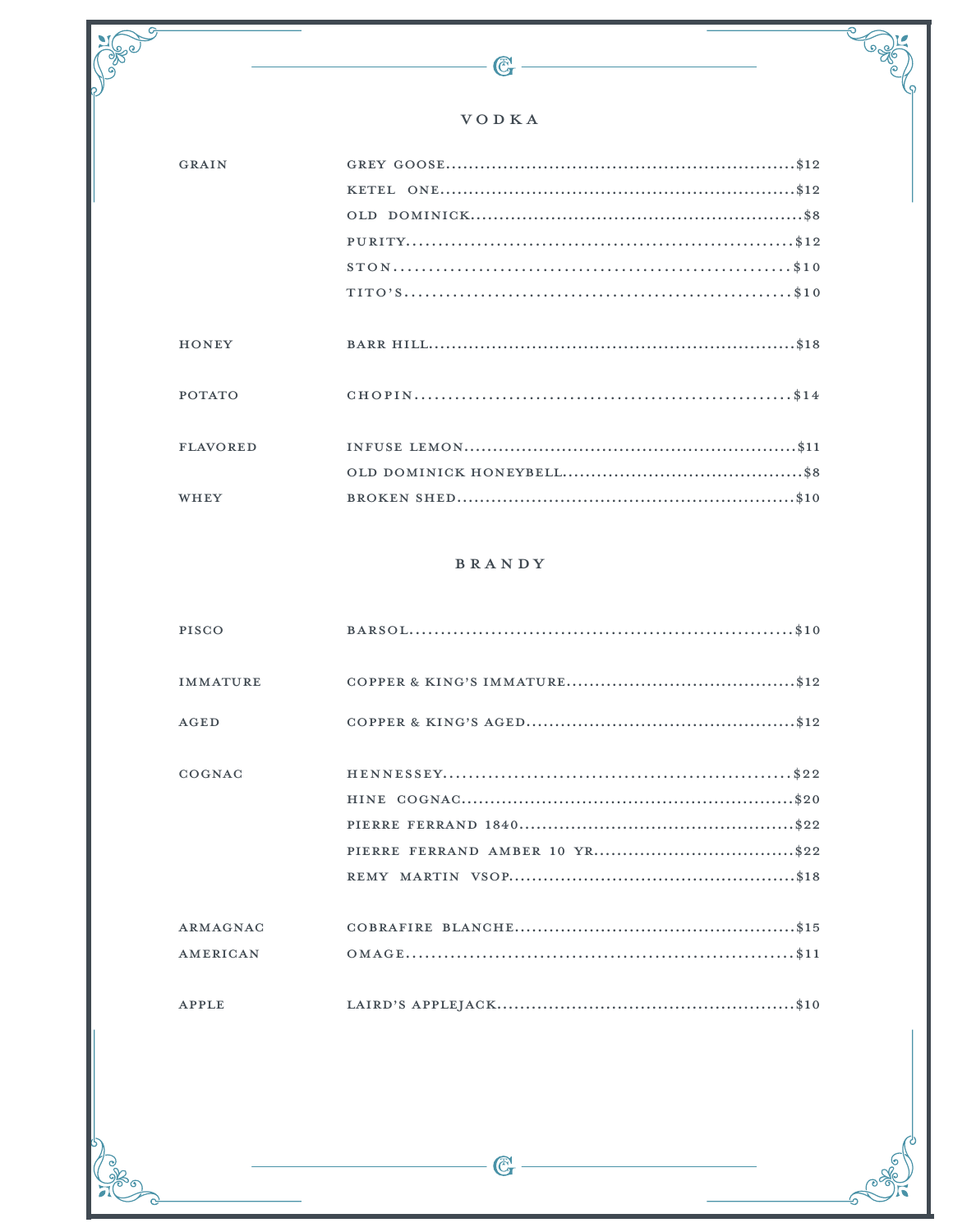### AMARI

G

| <b>APERITIVO</b> |                                                                                      |
|------------------|--------------------------------------------------------------------------------------|
|                  |                                                                                      |
|                  |                                                                                      |
|                  |                                                                                      |
|                  |                                                                                      |
| <b>DIGESTIVO</b> |                                                                                      |
|                  |                                                                                      |
|                  |                                                                                      |
|                  |                                                                                      |
|                  |                                                                                      |
|                  | $\verb MONTENCER0 , \verb  , \verb  , \verb  , \verb  , \verb  , \verb  , \verb 14 $ |
|                  |                                                                                      |
|                  |                                                                                      |
|                  |                                                                                      |
|                  |                                                                                      |
|                  |                                                                                      |
|                  |                                                                                      |
|                  |                                                                                      |
|                  |                                                                                      |
|                  |                                                                                      |
|                  |                                                                                      |
|                  |                                                                                      |
|                  | TEMPUS FUGIT FERNET DEL FRATE\$20                                                    |
|                  |                                                                                      |
|                  |                                                                                      |
|                  | <b>DIGESTIF</b>                                                                      |
|                  |                                                                                      |
| <b>SAMBUCCA</b>  |                                                                                      |
|                  |                                                                                      |
|                  |                                                                                      |

**GRAPPA**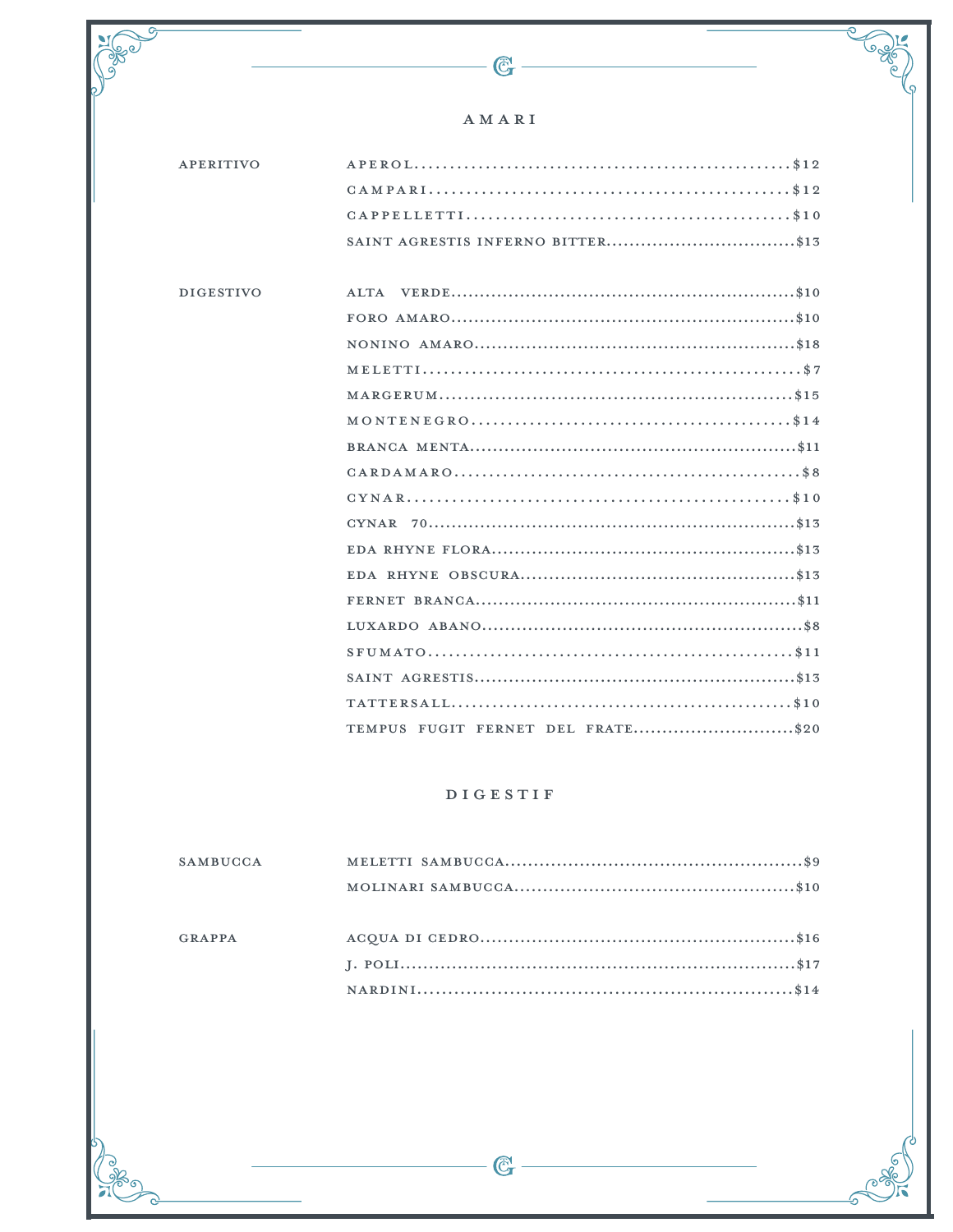#### $C\;O\;R\;D\;I\;A\;L\;S$

 $\mathbb{G}$ 

,<br>ග

| <b>HERBAL</b>       |                                |
|---------------------|--------------------------------|
|                     |                                |
|                     |                                |
|                     |                                |
|                     |                                |
|                     |                                |
| <b>CAFFE</b>        |                                |
|                     |                                |
|                     |                                |
|                     |                                |
|                     |                                |
| <b>NUTTY</b>        |                                |
|                     |                                |
|                     |                                |
| LIMONCELLO          |                                |
|                     |                                |
| <b>BAKING SPICE</b> | OLD DOMINICK MEMPHIS TODDY\$12 |
|                     |                                |
|                     | SOUTHERN                       |
|                     |                                |
|                     |                                |
| <b>ANISETTE</b>     |                                |
|                     |                                |
|                     |                                |

 $\verb|MOONSHINE| \qquad \qquad \verb|SAINT LUNA| (1.11) S22| \qquad \qquad \verb|SDR: 222| (2.11) S22| (2.11) S22| (2.11) S22| (2.11) S22| (2.11) S22| (2.11) S22| (2.11) S22| (2.11) S22| (2.11) S22| (2.11) S22| (2.11) S22| (2.11) S22| (2.11) S22| (2.11) S22| (2.11) S22| (2.11) S22| (2.11) S22|$ 

 $\overline{\text{C}}$